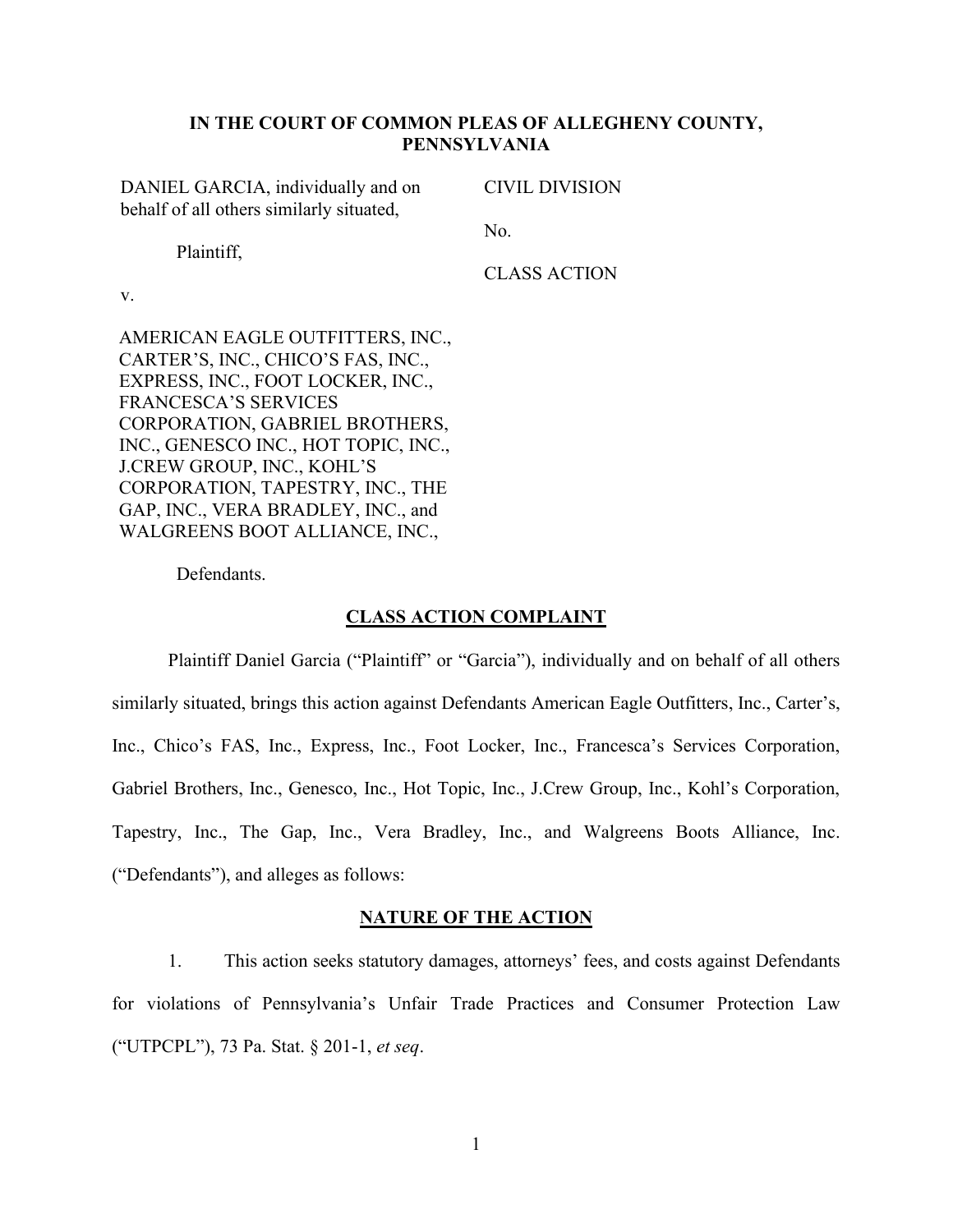#### **JURISDICTION AND VENUE**

2. The Court has subject matter jurisdiction under 42 Pa. C.S. § 931.

3. The Court has personal jurisdiction over Defendants under 42 Pa. C.S. § 5301.

4. Venue is proper under Pa. R. Civ. P. 2179 because Defendants regularly conduct business in this County, this is the County where the cause of action arose, and/or this is the County where the transactions or occurrences took place out of which the cause of action arose.

5. Principles of comity and the Tax Injunction Act, U.S.C. § 1341 require the state courts of the Commonwealth of Pennsylvania to address matters involving state tax laws and regulations. *See Farneth v. Wal-Mart Stores, Inc.*, 2013 WL 6859013 (W.D. Pa. Dec. 30, 2013).

#### **PARTIES**

6. Garcia is a natural person over the age of eighteen. He resides in Allegheny County, Pennsylvania.

7. American Eagle Outfitters, Inc. ("American Eagle") is a Delaware corporation headquartered in Pittsburgh, Pennsylvania. American Eagle operates brick-and-mortar and online retail stores under the brands American Eagle, Aerie, Tailgate, and AEO Outlet Store. American Eagle owns two buildings in Pittsburgh that house its corporate headquarters. These buildings total 186,000 square feet and 150,000 square feet, respectively. American Eagle also owns a distribution facility in Hazleton, Pennsylvania consisting of approximately 1 million square feet. American Eagle owns, operates, or controls at least 50 brick-and-mortar retail locations in Pennsylvania. American Eagle's financial policies and practices emanate from Pittsburgh, where American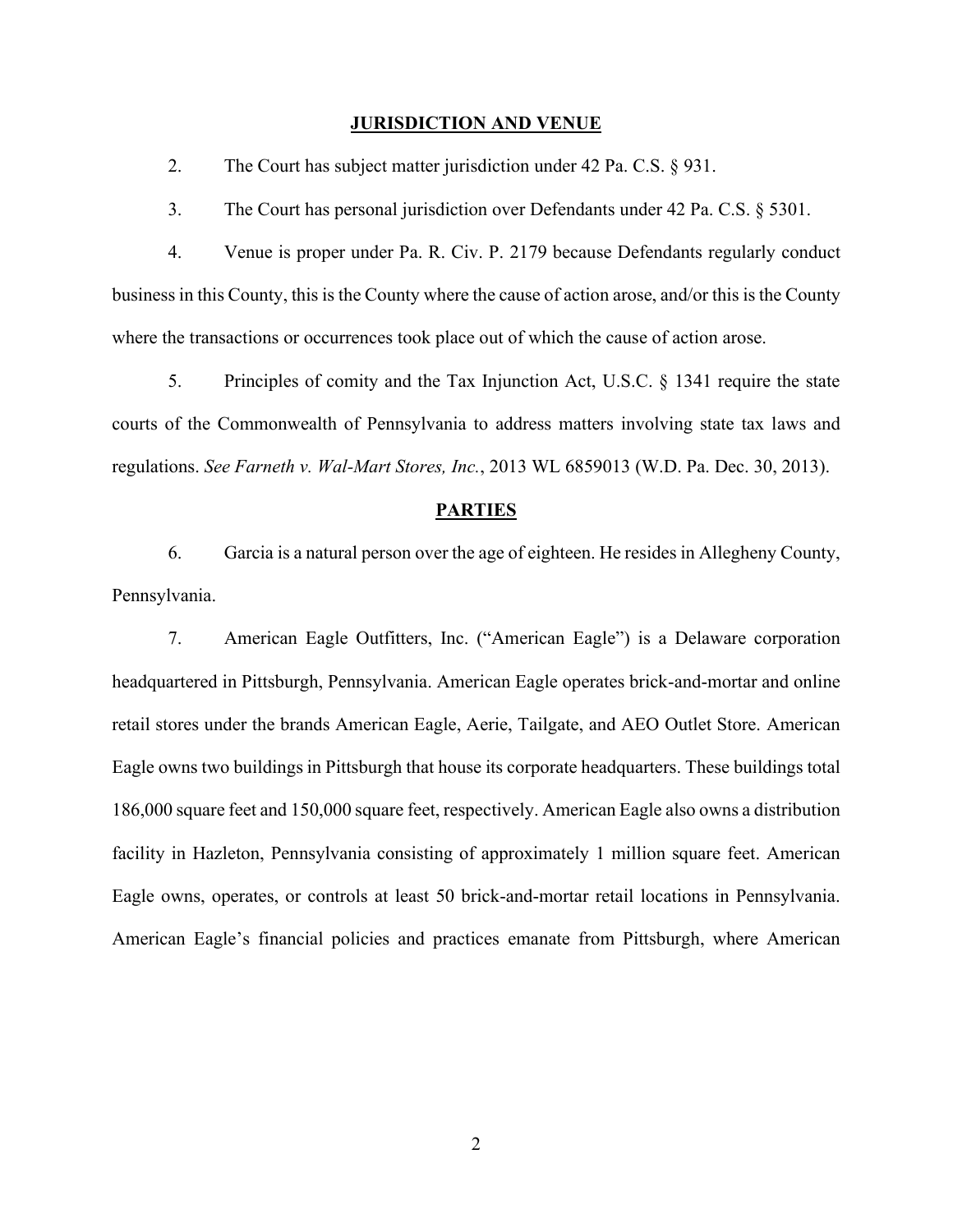Eagle's finance officers and employees are located. For the year ended on February 1, 2020, American Eagle's total net revenue was  $$4,308,212,000$ <sup>1</sup>

8. Carter's, Inc. ("Carter's") is a Delaware corporation headquartered in Atlanta, Georgia. Carter's operates brick-and-mortar and online retail stores under the brands Carter's, OshKosh, and Skip Hop. Carter's owns, operates, or controls at least 32 Carter's and 20 OshKosh brick-and-mortar retail locations in Pennsylvania. For the year ended on December 28, 2019, Carter's' total net sales were  $$3,519,286,000$ .

9. Chico's FAS, Inc. ("Chico's") is a Florida corporation headquartered in Fort Myers, Florida. Chico's operates brick-and-mortar and online retail stores under the brands Chico's, White House Black Market, Soma, and TellTale. Chico's owns, operates, or manages at least 65 brickand-mortar retail locations in Pennsylvania across its various brands. For the year ended February 1, 2020, Chico's total net sales were  $$2,037,875,000.<sup>3</sup>$ 

10. Express, Inc. ("Express") is a Delaware corporation headquartered in Columbus, Ohio. Express operates brick-and-mortar and online retail stores under the Express brand name.

<sup>&</sup>lt;sup>1</sup> American Eagle Outfitters, Inc., Annual Report (Form 10-K), at 9, 21 (Mar. 12, 2020), available at https://www.sec.gov/ix?doc=/Archives/edgar/data/919012/000156459020010469/aeo-10k\_20200201.htm (last accessed Oct. 5, 2020); American Eagle, Store Locator, available at https://storelocations.ae.com/search.html?region=PA&country=US&qp=Pennsylvania,%20USA  $&$  l=en (last accessed Oct. 5, 2020); American Eagle, Indeed, available at https://www.indeed.com/jobs?q=american%20eagle&l=Pittsburgh%2C%20PA&jt=fulltime&vjk =f80a8c6aeb47ac3b (last accessed Oct. 5, 2020).

 $\overline{2}$  Carter's, Inc., Annual Report (Form 10-k), at 4, 21 (Feb. 24, 2020), available at https://www.sec.gov/ix?doc=/Archives/edgar/data/1060822/000106082220000004/a10k-

crix20191228.htm (last accessed Oct. 5, 2020); Carter's, Carter's Locations in Pennsylvania, available at https://locations.carters.com/pa/ (last accessed Oct. 5, 2020); OshKosh, OshKosh B'gosh Locations in Pennsylvania, available at https://locations.oshkosh.com/pa/ (last accessed Oct. 5, 2020).

 $3$  Chico's FAS, Inc., Annual Report (Form 10-k), at 2, 19, 22 (Mar. 16, 2020), available at https://www.sec.gov/ix?doc=/Archives/edgar/data/897429/000089742920000052/chs21202010 k.htm (last accessed Oct. 5, 2020).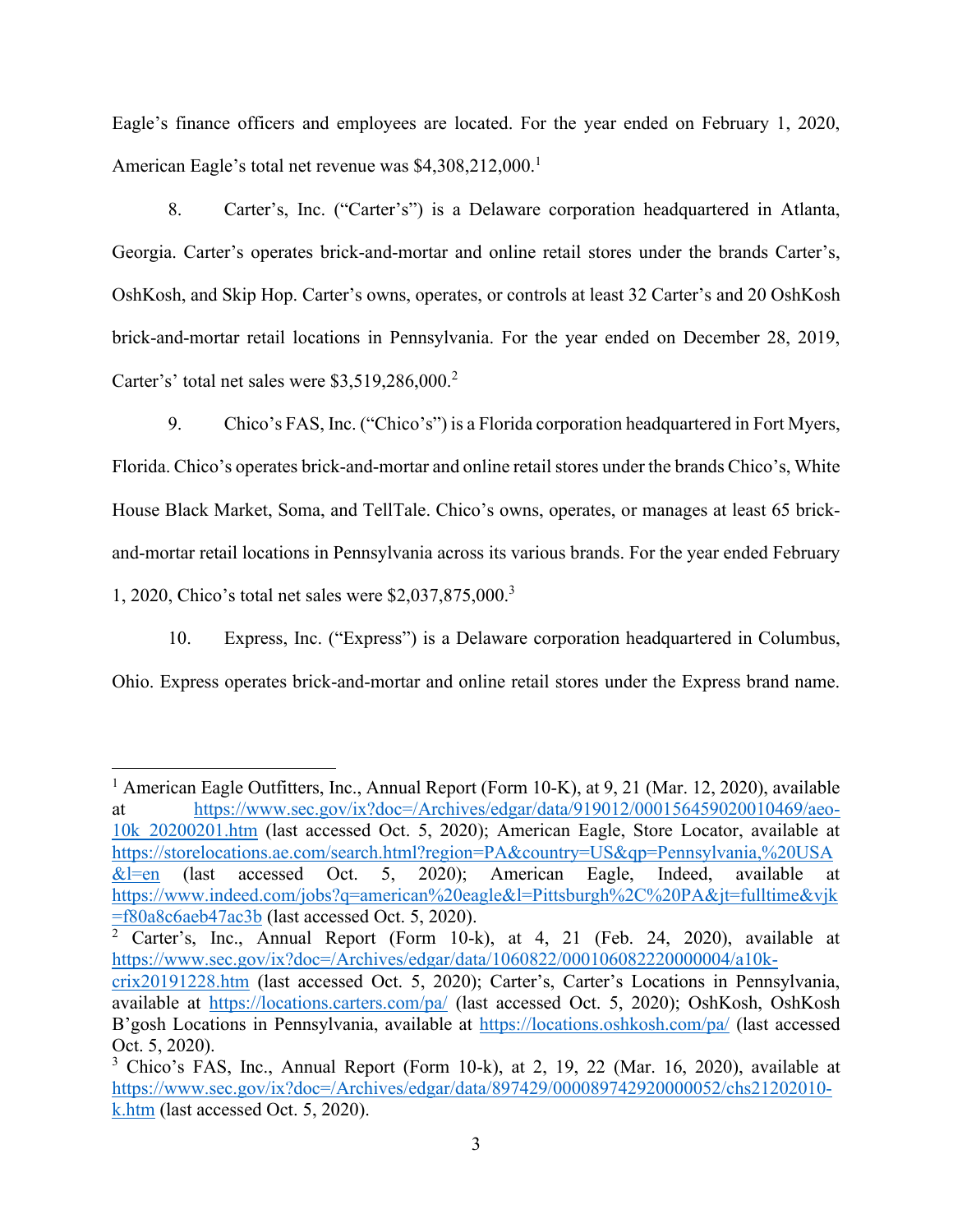Express owns, operates, or manages at least 28 brick-and-mortar retail locations in Pennsylvania. For the year ended February 1, 2020, Express's total net sales were  $$2,019,194,000.<sup>4</sup>$ 

11. Foot Locker, Inc. ("Foot Locker") is a New York corporation headquartered in New York, New York. Foot Locker operates brick-and-mortar and online retail stores under the brands Foot Locker, Lady Foot Locker, Kids Foot Locker, Champs Sports, Eastbay, Footaction, Runners Point, and Sidestep. Foot Locker owns, operates, or manages at least 57 brick-and-mortar retail locations in Pennsylvania. For the year ended February 1, 2020, Foot Locker's total net sales were \$8,005,000,000. 5

12. Francesca's Services Corporation ("Francesca's") is a Texas corporation headquartered in Austin, Texas. Francesca's operates brick-and-mortar and online retail stores under the Francesca's brand name. Francesca's owns, operates, or manages at least 30 brick-andmortar retail locations in Pennsylvania.

13. Gabriel Brothers, Inc. ("Gabe's") is a West Virginia corporation headquartered in Morgantown, West Virginia. Gabe's operates brick-and-mortar and online retail stores under the Gabe's brand name. Gabe's owns, operates, or manages at least 10 brick-and-mortar retail locations in Pennsylvania.

14. Genesco, Inc. ("Genesco") is a Tennessee corporation headquartered in Nashville, Tennessee. Genesco operates brick-and-mortar and online retail stores under the brands Journeys, Schuh, Johnston & Murphy, and H.S. Trask. Genesco owns, operates, or manages at least 52 brick-

<sup>4</sup> Express, Inc., Annual Report (Form 10-K), at 7, 23 (Mar. 17, 2020), available at https://www.sec.gov/ix?doc=/Archives/edgar/data/1483510/000148351020000018/expr-20200201.htm (last accessed Oct. 5, 2020).

<sup>5</sup> Foot Locker, Inc., Annual Report (Form 10-K), at 1 (Mar. 27, 2020), available at https://www.sec.gov/ix?doc=/Archives/edgar/data/850209/000085020920000007/fl-20200201x10k.htm (last accessed Oct. 5, 2020).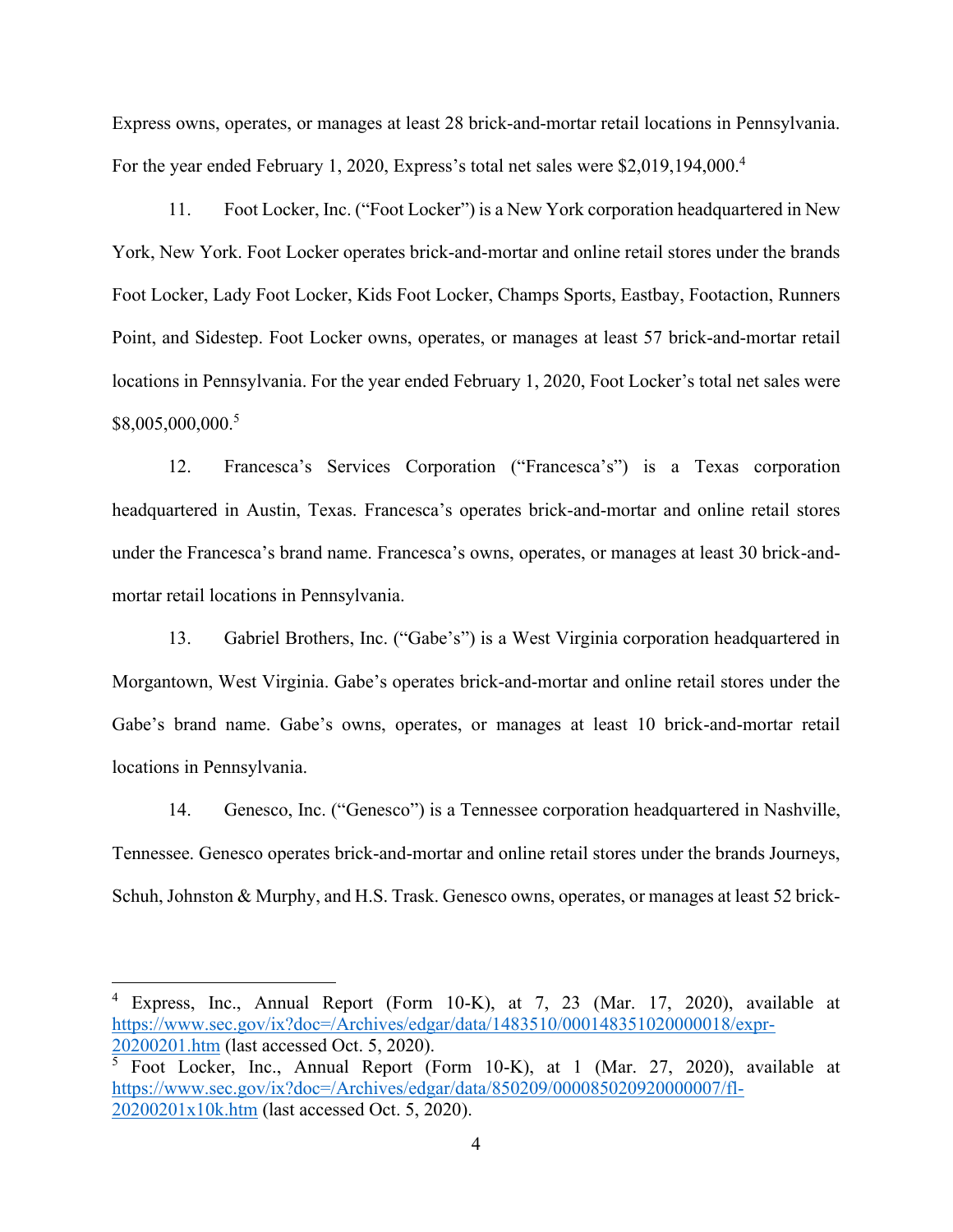and-mortar retail locations in Pennsylvania. For the year ended February 1, 2020, Genesco's net sales were \$2,197,066,000.<sup>6</sup>

15. Hot Topic, Inc. ("Hot Topic") is a Delaware corporation headquartered in City of Industry, California. Hot Topic operates brick-and-mortar and online retail stores under the Hot Topic brand name. Hot Topic owns, operates, or manages at least 35 brick-and-mortar retail locations in Pennsylvania.

16. J.Crew Group, Inc. ("JCrew") is a Delaware corporation headquartered in New York, New York. JCrew operates brick-and-mortar and online retail stores under the brands JCrew and Madewell. JCrew owns, operates, or manages at least 22 brick-and-mortar retail locations in Pennsylvania. For the year ended February 2, 2019, JCrew's total revenues were \$2,483,994,000.<sup>7</sup> JCrew emerged from Chapter 11 bankruptcy in September 2020.

17. Kohl's Corporation ("Kohl's") is a Wisconsin corporation headquartered in Menomonee Falls, Wisconsin. Kohl's operates brick-and-mortar and online retail stores under the Kohl's brand name. Kohl's owns, operates, or manages at least 51 brick-and-mortar retail locations in Pennsylvania. For the year ended February 1, 2020, Kohl's' total net sales were \$18,885,000,000.8

18. Tapestry, Inc. ("Tapestry") is a Maryland corporation headquartered in New York, New York. Tapestry operates brick-and-mortar and online retail stores under the brand names

<sup>6</sup> Genesco, Inc., Annual Report (Form 10-K), at 27 (Apr. 1, 2020), available at https://www.sec.gov/ix?doc=/Archives/edgar/data/18498/000001849820000016/gcofy202010 kq4.htm (last accessed Oct. 5, 2020).

<sup>&</sup>lt;sup>7</sup> J.Crew Group, Inc., Annual Report (Form 10-k), at 3, 21, 24 (Mar. 20, 2019), available at https://www.sec.gov/Archives/edgar/data/1051251/000156459019008631/jcg-10k\_20190202.htm (last accessed Oct. 5, 2020).

 $8\overline{\text{Kohl's Corporation}}$ , Annual Report (Form 10-K), at 12, 18 (Mar. 18, 2020), available at https://kohls.gcs-web.com/static-files/588b9e73-213b-4c1a-ae7f-a8e13d5191a3 (last accessed Oct. 5, 2020).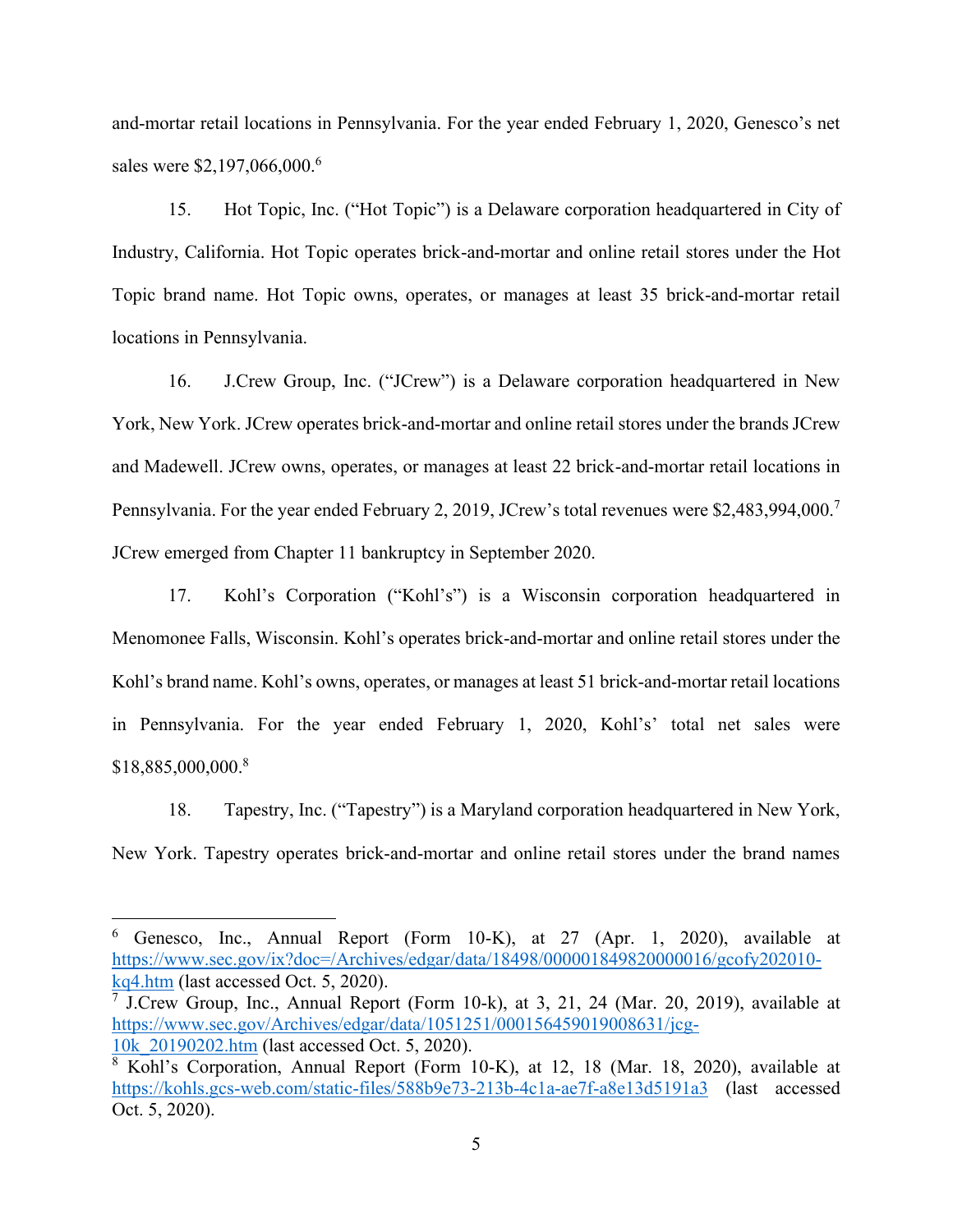Coach, Kate Spade, and Stuart Weitzman. Tapestry owns, operates, or manages at least 43 brickand-mortar retail locations in Pennsylvania. For the year ended February 1, 2020, Tapestry's total net sales were \$4,961,400,000. <sup>9</sup>

19. The Gap, Inc. ("Gap") is a Delaware corporation headquartered in San Francisco, California. Gap operates brick-and-mortar and online retail stores under the brand names Old Navy, Gap, Banana Republic, Athleta, Intermix, Janie and Jack, and Hill City. Gap owns, operates, or manages at least 111 brick-and-mortar retail locations in Pennsylvania. For the year ended February 1, 2020, Gap's total net sales were \$16,383,000,000.<sup>10</sup>

20. Vera Bradley, Inc. ("Vera Bradley") is a Delaware corporation headquartered in Columbus, OH. Vera Bradley operates brick-and-mortar and online retail stores under the brand names Vera Bradley and Pura Vida. Vera Bradley owns, operates, or manages at least 8 brick-andmortar retail locations in Pennsylvania. For the year ended February 1, 2020, Vera Bradley's, total net revenues were \$495,212,000.<sup>11</sup>

21. Walgreens Boots Alliance, Inc. ("Walgreens") is a Delaware corporation headquartered in Deerfield, Illinois. Walgreens operates brick-and-mortar and online retail stores

<sup>9</sup> Tapestry, Inc., Annual Report (Form 10-K), at 2, 30 (Aug. 13, 2020), available at https://www.sec.gov/ix?doc=/Archives/edgar/data/1116132/000111613220000022/tpr6272020- 10k.htm (last accessed Oct. 5, 2020).

<sup>10</sup> The Gap, Inc., Annual Report (Form 10-K), at 1, 18 (Mar. 17, 2020), available at https://www.sec.gov/ix?doc=/Archives/edgar/data/39911/000003991120000019/fy201910-k.htm (last accessed Oct. 5, 2020).

<sup>11</sup> Vera Bradley, Inc., Annual Report (Form 10-K), at 31, 34 (Mar. 31, 2020), available at https://www.sec.gov/Archives/edgar/data/1495320/000149532020000010/vra-20200201x10k.htm (last accessed Oct. 5, 2020).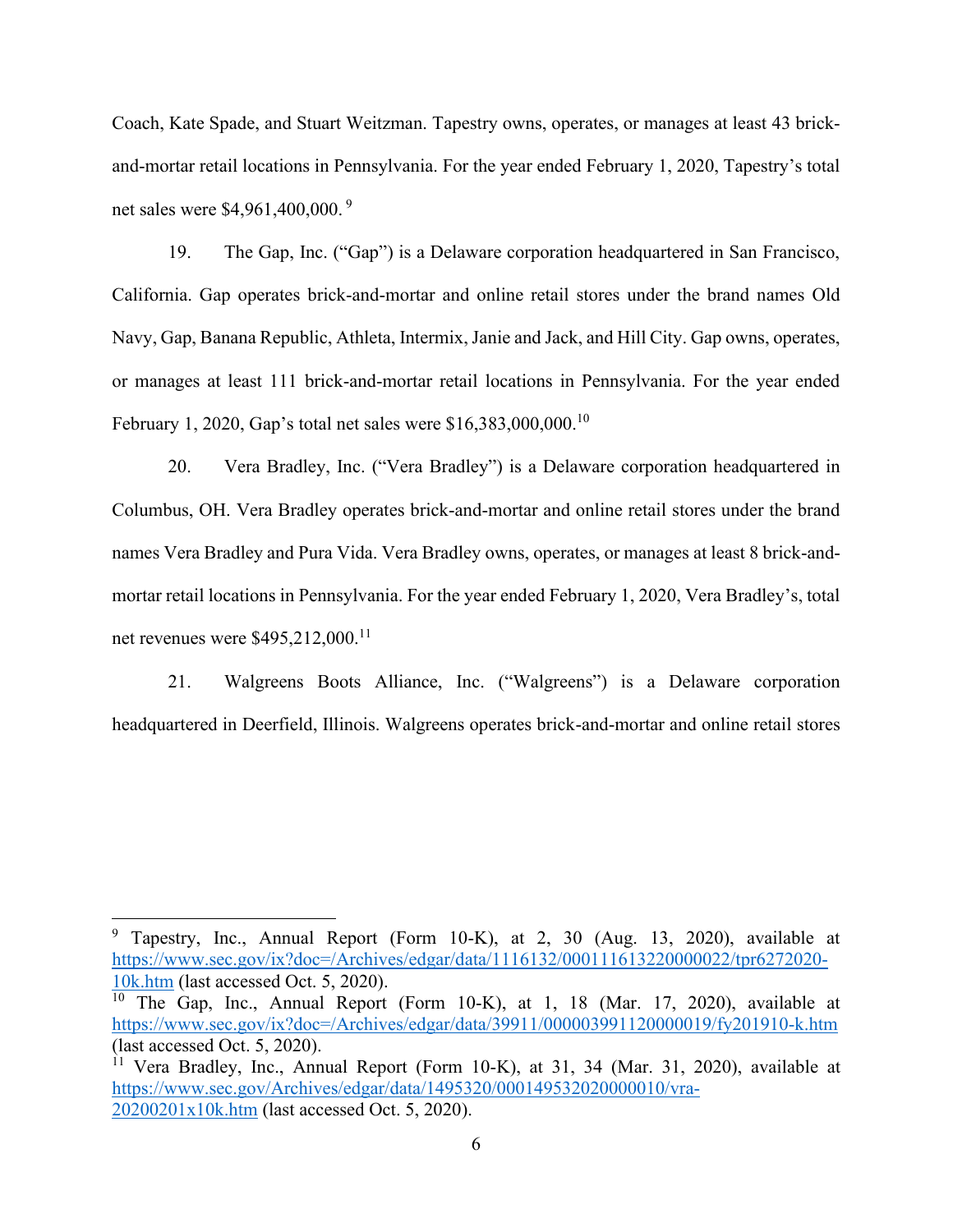under the brand name Walgreens. Walgreens owns, operates, or manages at least 200 brick-andmortar retail locations in Pennsylvania. Walgreens net earnings in 2019 was \$3,962,000,000.<sup>12</sup>

22. Defendants are retail companies that sell apparel, jewelry, personal protective equipment, and other accessories throughout Pennsylvania.

# **FACTUAL ALLEGATIONS**

23. Retailers cannot charge or collect sales tax on protective face masks or face coverings because they are nontaxable.<sup>13</sup>

24. Defendants knew or should have known that it was impermissible to charge or collect sales tax on protective face masks based on widely-disseminated messages regarding the tax exemption for protective face masks during the state of emergency in Pennsylvania.<sup>14</sup>

<sup>&</sup>lt;sup>12</sup> Walgreens Boots Alliance, Inc., Annual Report (Form 10-k), at 35 (Oct. 15, 2020), available at https://www.sec.gov/ix?doc=/Archives/edgar/data/1618921/000161892120000082/wba-20200831.htm (last accessed Oct. 22, 2020)

 $\frac{13}{13}$  Ex. 1 ("Protective face masks that are sold at retail are exempt from Pennsylvania sales tax during the emergency disaster declaration issued on March 6, 2020 by Governor Wolf. $\cdot$ ); Ex. 2 (emergency disaster declaration as originally issued and as extended on June 3, 2020, and August 3, 2020); Ex. 3 (72 P.S.  $\S$  7204(17)) (excluding "[t]he sale at retail or use of... medical supplies" from sales tax.).

<sup>14</sup> *See, e.g.*, Ex. 1; Ex. 2; Gail Cole, *The world needs face masks: What you need to know about sales tax when selling new products*, AVALARA (Apr. 21, 2020), available at https://www.avalara.com/us/en/blog/2020/04/the-world-needs-face-masks-what-you-need-toknow-about-sales-tax-when-selling-new-products.html (last accessed Oct. 21, 2020) ("Cloth face masks . . . [are] exempt (i.e., not taxed) in only a few [states]: Connecticut, Maryland, [and] Pennsylvania."); *Cutler bill would exempt facial coverings from sales tax*, WICKED LOCAL KINGSTON (May 19, 2020), available at https://kingston.wickedlocal.com/news/20200513/cutlerbill-would-exempt-facial-coverings-from-sales-tax (last accessed Oct. 21, 2020) ("Currently Pennsylvania and Connecticut have some form of sales tax exemption for facial coverings."); Chris Vignone*, The Complete Sales Tax Guide for Your Online PPE Business*, PM BUS. ADVISORS (Apr. 27, 2020), available at https://www.pmbusinessadvisors.com/blog/the-complete-sales-tax-guidefor-your-online-ppe-business/ (last accessed Oct. 21, 2020) ("There is an assumption that PPE is exempt in many states. . . . Since the pandemic, more states are moving to pass legislation on PPE products due to the higher demand."); Barbara Levitt, ETSY (May 2, 2020), available at https://community.etsy.com/t5/All-Things-Finance/sales-tax-on-face-masks/td-p/130168039 (last accessed Oct. 21, 2020) ("Pennsylvania's Governor specifically removed sales tax on facemasks since the pandemic started.").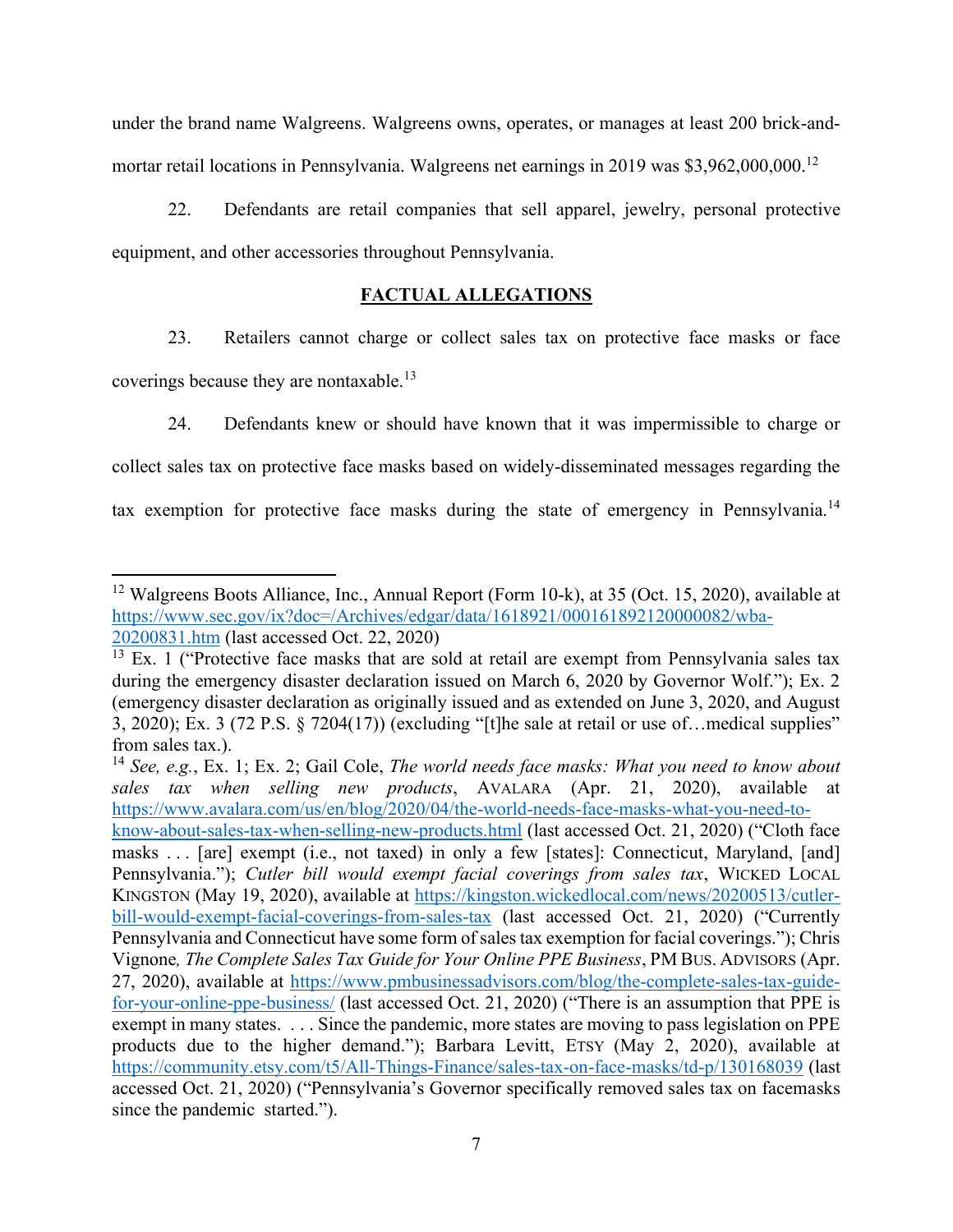Moreover, prior to the state of emergency, it was already the case that "medical supplies," which include protective face masks, were exempt from sales tax.<sup>15</sup>

25. Since March 6, 2020, Garcia has purchased protective face masks from many retailers in Pennsylvania. At least fifteen retailers charged Garcia sales tax on his mask purchases. Consistent with the widely-disseminated messages described above, many others did not.

26. This action is brought against those retailers charging sales tax on protective face masks sold in, or into via the internet, Pennsylvania.

## **American Eagle Outfitters, Inc.**

27. American Eagle sells protective face masks.

28. Garcia bought a protective face mask from American Eagle at a retail store located at 1000 Ross Park Mall Drive, Pittsburgh, PA 15237, on September 27, 2020.

29. American Eagle advertised the mask Garcia purchased as costing \$14.95.

30. Yet American Eagle charged, and Garcia paid, \$16.00 for the mask.

31. The extra  $$1.05$  equals 7% of the mask's advertised price.

32. Garcia did not discover the extra \$1.05 charge until reviewing his receipt.<sup>16</sup>

33. The receipt identified the extra \$1.05 charge as sales tax.

34. American Eagle operates, controls, maintains, and is otherwise responsible for the

point of sale ("POS") systems in its brick-and-mortar locations and online stores.

<sup>&</sup>lt;sup>15</sup> *See, e.g., Ex. 3; Anna Orso, <i>Everything you don't pay sales tax on in Pennsylvania, from books to utilities*, BILLY PENN (Nov. 23, 2015), available at https://billypenn.com/2015/11/23/everything-you-dont-pay-sales-tax-on-in-pennsylvania-frombooks-to-utilities/ (last accessed Oct. 21, 2020) ("Here's a big list of everything in Pennsylvania that isn't taxed:  $\dots$  surgical masks, disposable.").  $16$  Ex. 4.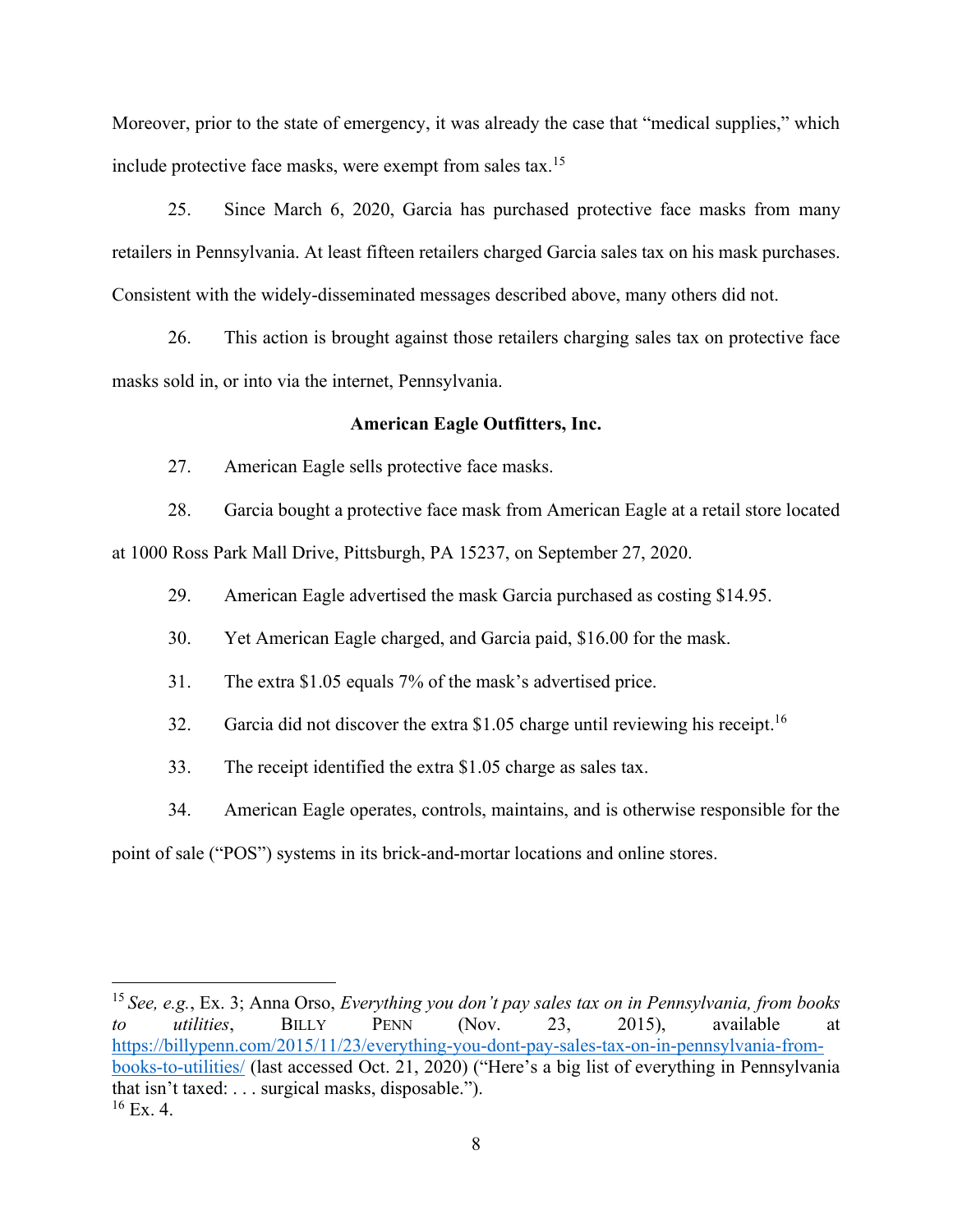35. American Eagle's POS systems regularly charge and collect sales tax on protective face masks sold at American Eagle's brick-and-mortar locations in Pennsylvania and online to persons in Pennsylvania.

36. By charging and collecting sales tax on protective face masks, American Eagle denied Garcia and the Class the money and the benefit of the use and retention of money they otherwise would have had, benefited from, or held.

37. Garcia and the class suffered harm as a result of American Eagle's conduct.

#### Carter's, Inc.

38. Carter's sells protective face masks.

39. Garcia bought a protective face mask from Carter's at a retail store located at 222 West Bridge Street, Homestead, PA 15120, on September 26, 2020.

40. Carter's advertised the mask Garcia purchased as costing  $$3.00$ .

41. Yet Carter's charged, and Garcia paid, \$3.21 for the mask.

42. The extra \$0.21 equals 7% of the mask's advertised price.

43. Garcia did not discover the extra \$0.21 charge until reviewing his receipt.<sup>17</sup>

44. The receipt identified the extra \$0.21 charge as sales tax.

45. Carter's operates, controls, maintains, and is otherwise responsible for the POS

systems in its brick-and-mortar locations and online stores.

46. Carter's' POS systems regularly charge and collect sales tax on protective face masks sold at Carter's' brick-and-mortar locations in Pennsylvania and online to persons in Pennsylvania.

 $17$  Ex. 5.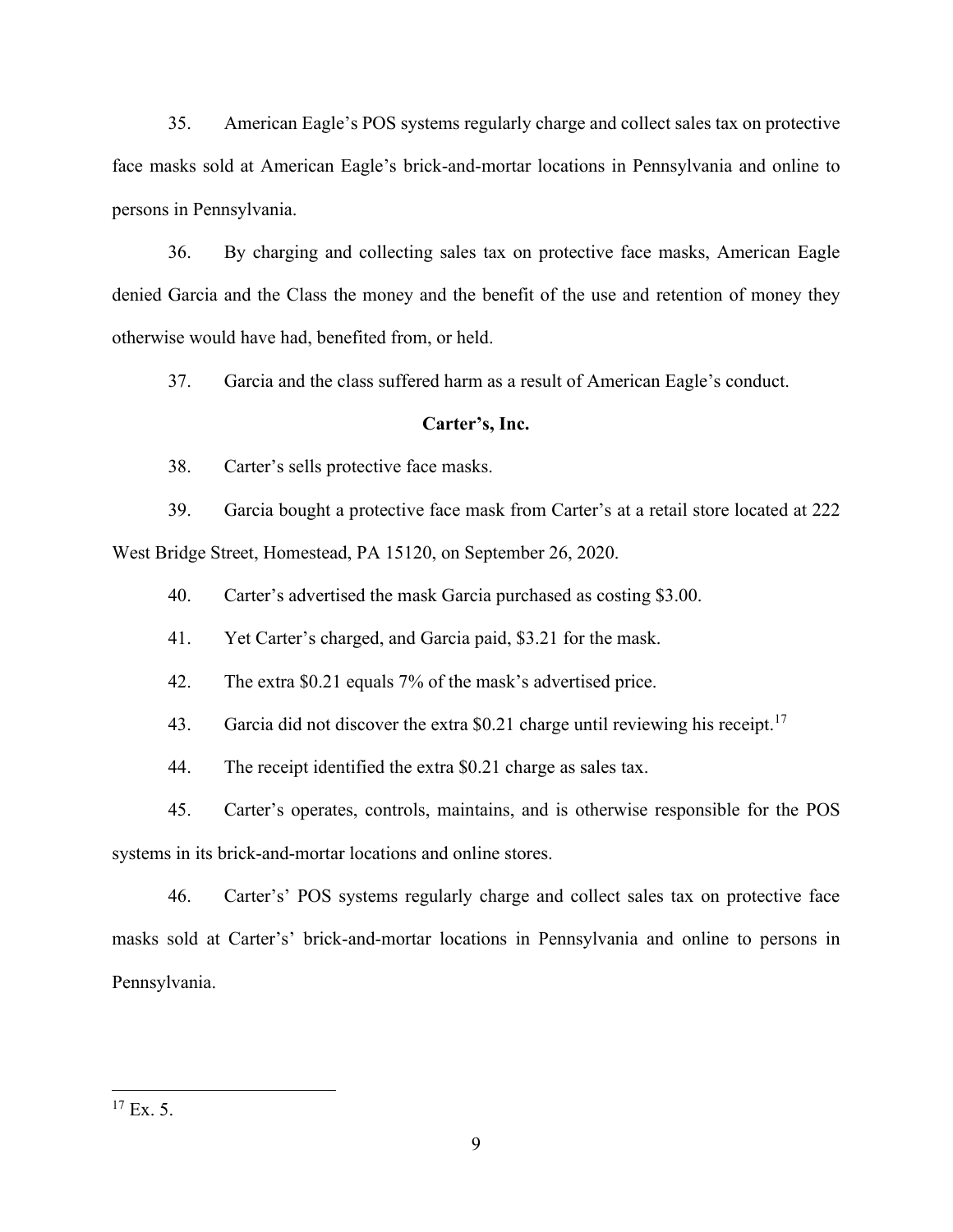47. By charging and collecting sales tax on protective face masks, Carter's denied Garcia and the Class the money and the benefit of the use and retention of money they otherwise would have had, benefited from, or held.

48. Garcia and the class suffered harm as a result of Carter's' conduct.

### Chico's FAS, Inc.

49. Chico's sells protective face masks.

50. Garcia bought a protective face mask from Chico's at a retail store located at 1000

Ross Park Mall Drive, Pittsburgh, PA 15237, on September 27, 2020.

51. Chico's advertised the mask Garcia purchased as costing \$15.00.

52. Yet Chico's charged, and Garcia paid, \$16.05 for the mask.

53. The extra  $$1.05$  equals 7% of the mask's advertised price.

54. Garcia did not discover the extra \$1.05 charge until reviewing his receipt.<sup>18</sup>

55. The receipt identified the extra \$1.05 charge as sales tax.

56. Chico's operates, controls, maintains, and is otherwise responsible for the POS systems in its brick-and-mortar locations and online stores.

57. Chico's' POS systems regularly charge and collect sales tax on protective face masks sold at Chico's' brick-and-mortar locations in Pennsylvania and online to persons in Pennsylvania.

58. By charging and collecting sales tax on protective face masks, Chico's denied Garcia and the Class the money and the benefit of the use and retention of money they otherwise would have had, benefited from, or held.

59. Garcia and the class suffered harm as a result of Chico's' conduct.

 $18$  Ex. 6.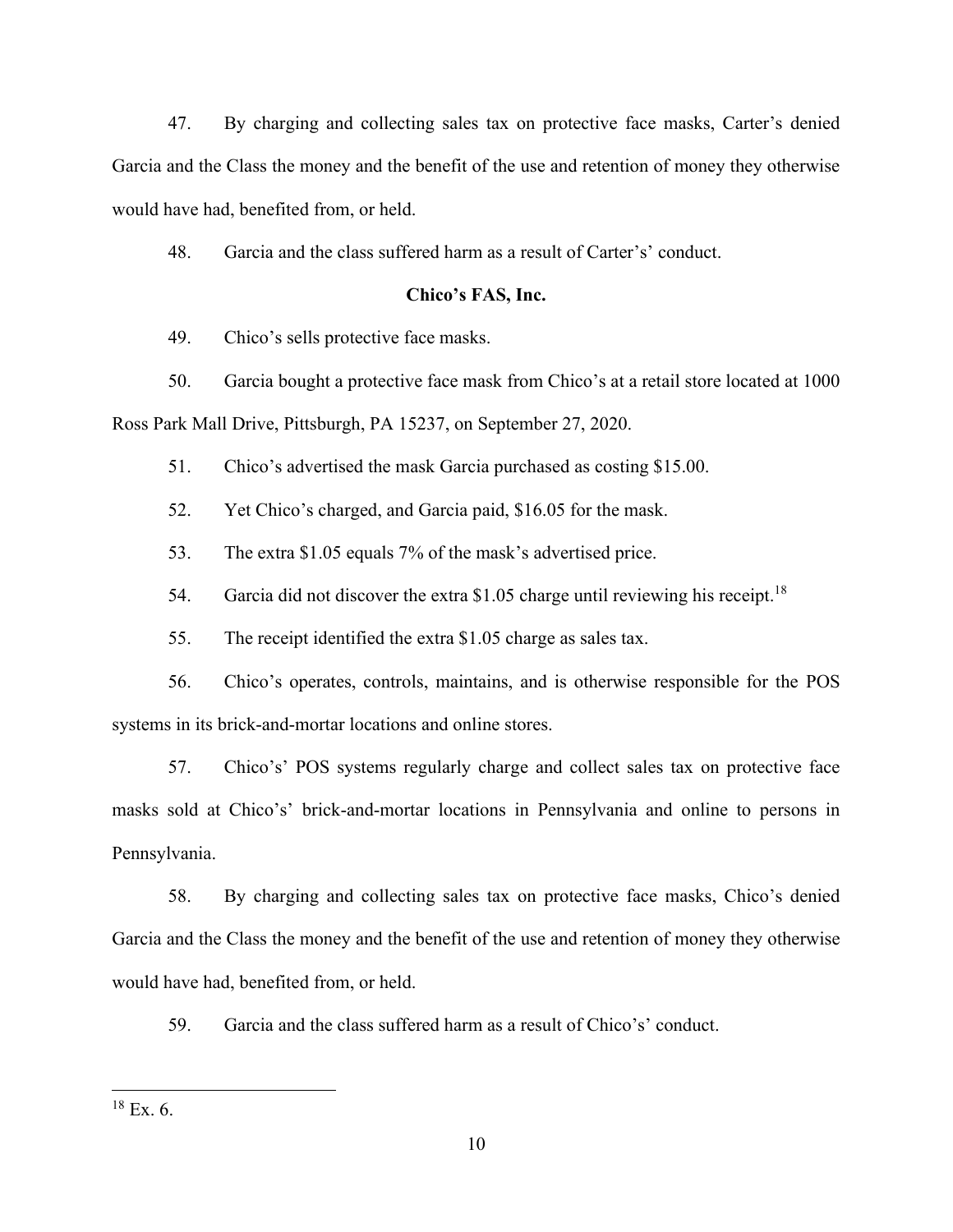## **Express, Inc.**

60. Express sells protective face masks.

61. Garcia bought a protective face mask from Express at a retail store located at Ross

Park Mall in Pittsburgh, PA 15237, on September 29, 2020.

62. Express advertised the mask Garcia purchased as costing \$8.00.

63. Yet Express charged, and Garcia paid, \$8.56 for the mask.

64. The extra  $$0.56$  equals  $7\%$  of the mask's advertised price.

65. Garcia did not discover the extra \$0.56 charge until reviewing his receipt.<sup>19</sup>

66. The receipt identified the extra \$0.56 charge as sales tax.

67. Express operates, controls, maintains, and is otherwise responsible for the POS systems in its brick-and-mortar locations and online stores.

68. Express's POS systems regularly charge and collect sales tax on protective face masks sold at Express's brick-and-mortar locations in Pennsylvania and online to persons in Pennsylvania.

69. By charging and collecting sales tax on protective face masks, Express denied Garcia and the Class the money and the benefit of the use and retention of money they otherwise would have had, benefited from, or held.

70. Garcia and the class suffered harm as a result of Express's conduct.

## **Foot Locker, Inc.**

71. Foot Locker sells protective face masks.

72. Garcia bought a protective face mask from Foot Locker at a retail store located at 1000 Ross Park Mall Drive, Pittsburgh, PA 15237, on September 29, 2020.

 $19$  Ex. 7.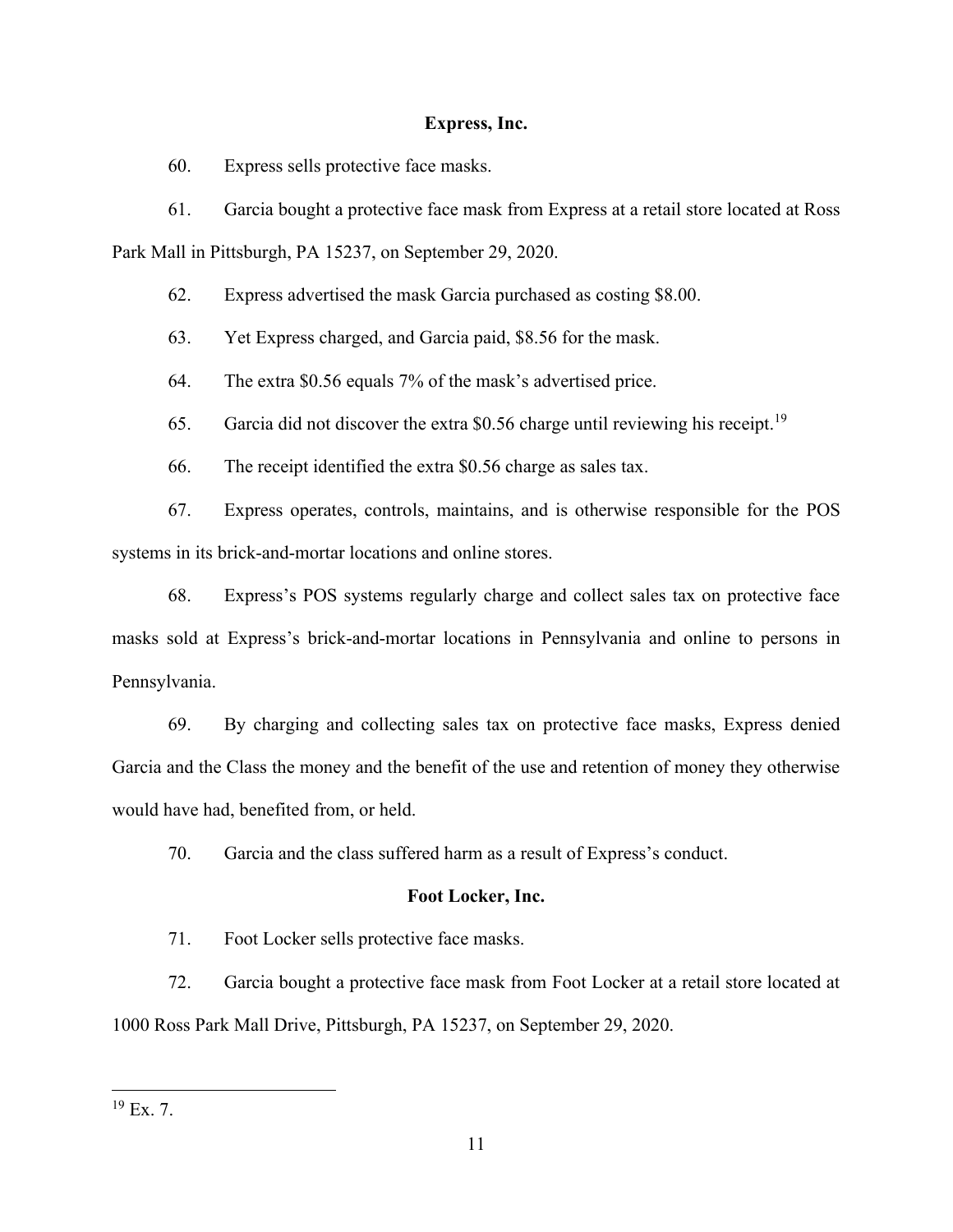73. Foot Locker advertised the mask Garcia purchased as costing \$13.00.

74. Yet Foot Locker charged, and Garcia paid, \$13.91 for the mask.

75. The extra  $$0.91$  equals 7% of the mask's advertised price.

76. Garcia did not discover the extra \$0.91 charge until reviewing his receipt.<sup>20</sup>

77. The receipt identified the extra \$0.91 charge as sales tax.

78. Foot Locker operates, controls, maintains, and is otherwise responsible for the POS systems in its brick-and-mortar locations and online stores.

79. Foot Locker's POS systems regularly charge and collect sales tax on protective face masks sold at Foot Locker's brick-and-mortar locations in Pennsylvania and online to persons in Pennsylvania.

80. By charging and collecting sales tax on protective face masks, Foot Locker denied Garcia and the Class the money and the benefit of the use and retention of money they otherwise would have had, benefited from, or held.

 $81.$  Garcia and the class suffered harm as a result of Foot Locker's conduct.

## **Francesca's Services Corporation**

82. Francesca's sells protective face masks.

83. Garcia bought a protective face mask from Francesca's at a retail store located at

1000 Ross Park Mall Drive, Pittsburgh, PA 15237, on September 27, 2020.

84. Francesca's advertised the mask Garcia purchased as costing \$6.00.

85. Yet Francesca's charged, and Garcia paid, \$6.42 for the mask.

86. The extra  $$0.42$  equals 7% of the mask's advertised price.

 $20$  Ex. 8.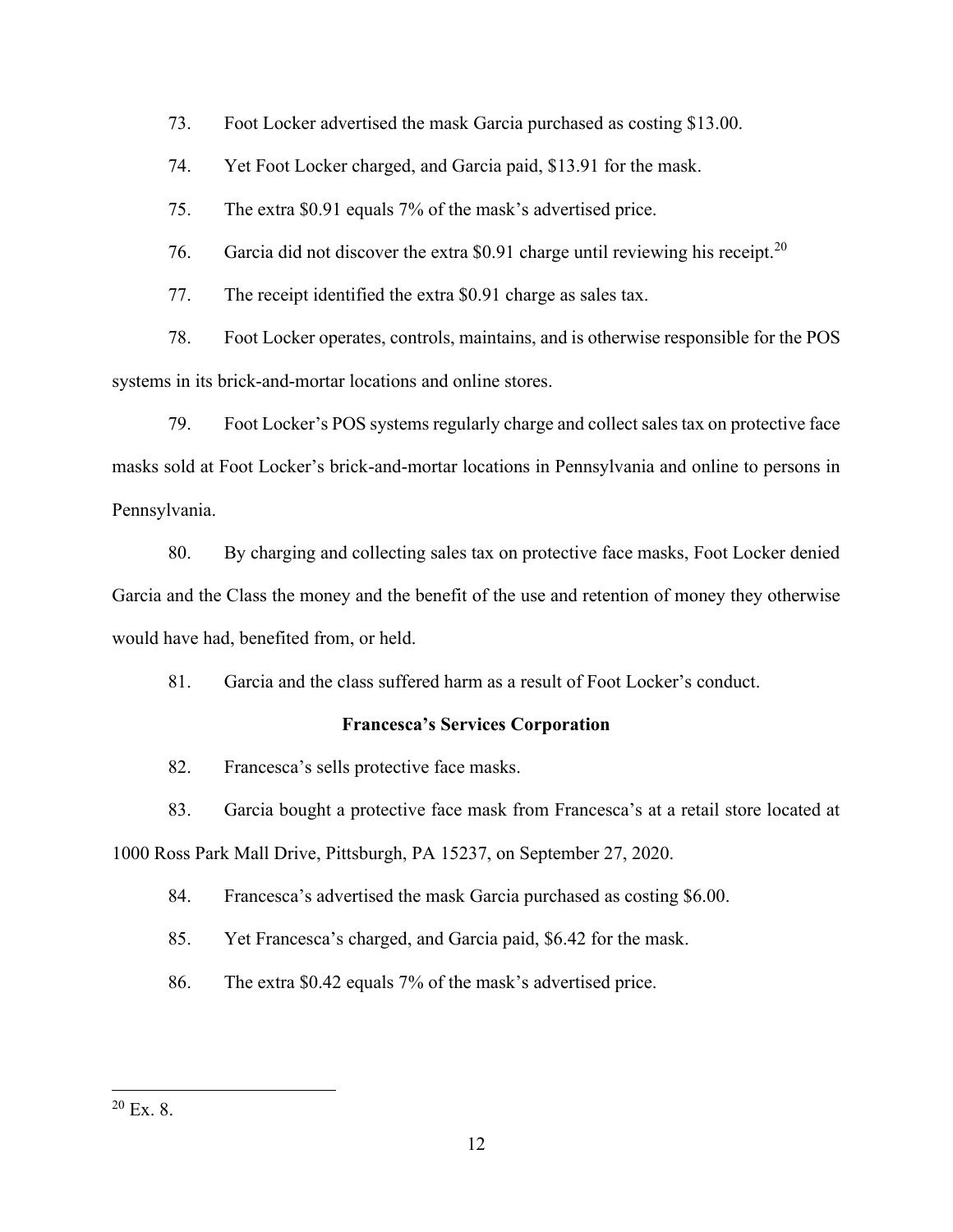87. Garcia did not discover the extra \$0.42 charge until reviewing his receipt.<sup>21</sup>

88. The receipt identified the extra \$0.42 charge as sales tax

89. Francesca's operates, controls, maintains, and is otherwise responsible for the POS systems in its brick-and-mortar locations and online stores.

90. Francesca's' POS systems regularly charge and collect sales tax on protective face masks sold at Francesca's' brick-and-mortar locations in Pennsylvania and online to persons in Pennsylvania.

91. By charging and collecting sales tax on protective face masks, Francesca's denied Garcia and the Class the money and the benefit of the use and retention of money they otherwise would have had, benefited from, or held.

92. Garcia and the class suffered harm as a result of Francesca's' conduct.

## **Gabriel Brothers, Inc.**

93. Gabe's sells protective face masks.

94. Garcia bought a protective face mask from Gabe's at a retail store located at 3500 McIntyre Square Dr., Pittsburgh, PA, on September 27, 2020.

95. Gabe's advertised the mask Garcia purchased as costing \$2.99.

96. Yet Gabe's charged, and Garcia paid, \$3.20 for the mask.

97. The extra  $$0.21$  equals 7% of the mask's advertised price.

98. Garcia did not discover the extra  $$0.21$  charge until reviewing his receipt.<sup>22</sup>

99. The receipt identified the extra \$0.21 charge as sales tax.

 $21$  Ex. 9.

 $22$  Ex. 10.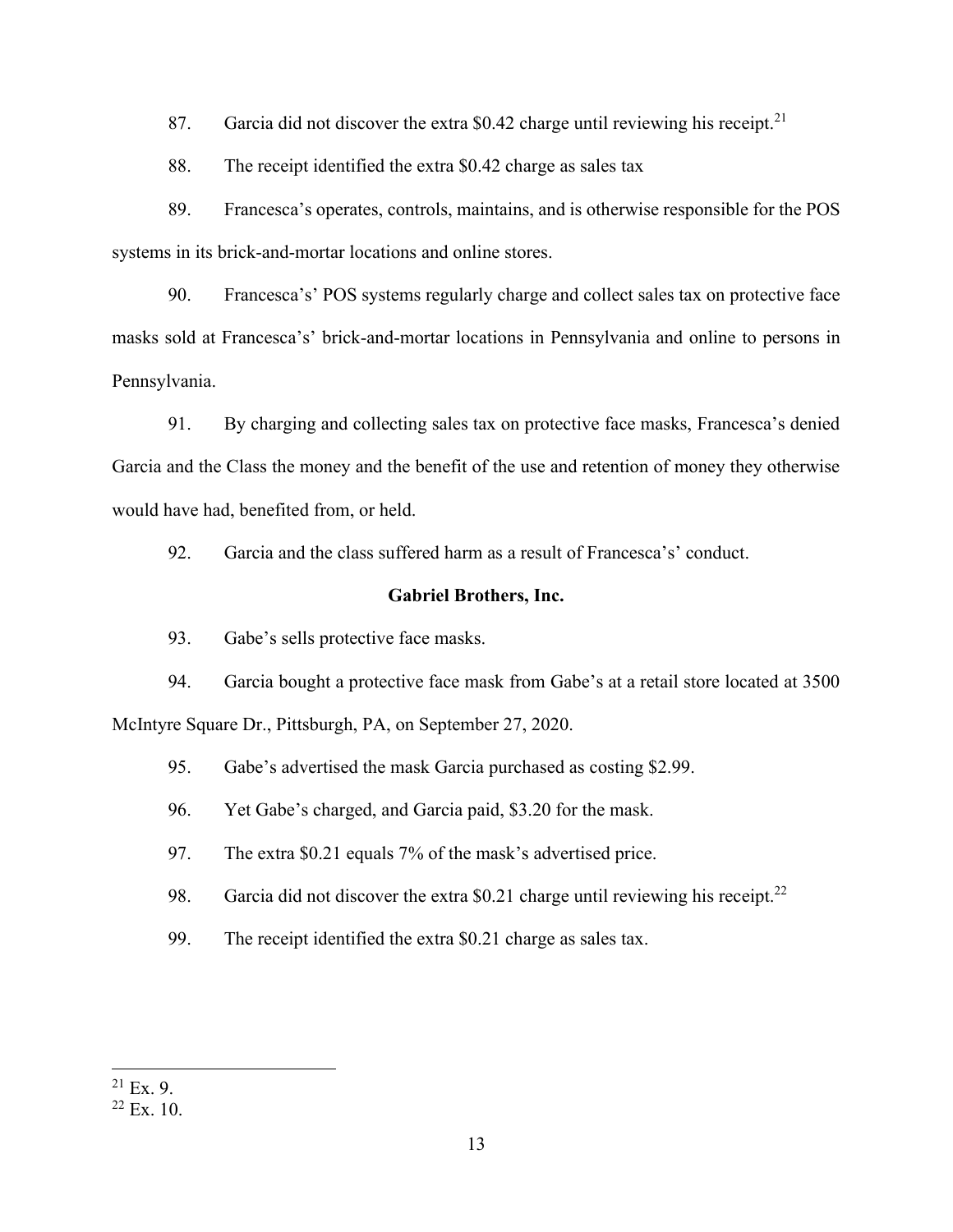100. Gabe's operates, controls, maintains, and is otherwise responsible for the POS systems in its brick-and-mortar locations and online stores.

101. Gabe's' POS systems regularly charge and collect sales tax on protective face masks sold at Gabe's' brick-and-mortar locations in Pennsylvania and online to persons in Pennsylvania.

102. By charging and collecting sales tax on protective face masks, Gabe's denied Garcia and the Class the money and the benefit of the use and retention of money they otherwise would have had, benefited from, or held.

103. Garcia and the class suffered harm as a result of Gabe's' conduct.

## **Genesco Inc.**

104. Genesco sells protective face masks.

105. Garcia bought a protective face mask from Genesco at a retail store located at 1000

Ross Park Mall Drive, Pittsburgh, PA 15237, on September 29, 2020.

106. Genesco advertised the mask Garcia purchased as costing \$15.00.

107. Yet Genesco charged, and Garcia paid, \$16.05 for the mask.

108. The extra \$1.05 equals 7% of the mask's advertised price.

109. Garcia did not discover the extra \$1.05 charge until reviewing his receipt. 23

110. The receipt identified the extra \$1.05 charge as sales tax.

111. Genesco operates, controls, maintains, and is otherwise responsible for the POS systems in its brick-and-mortar locations and online stores.

 $23$  Ex. 11.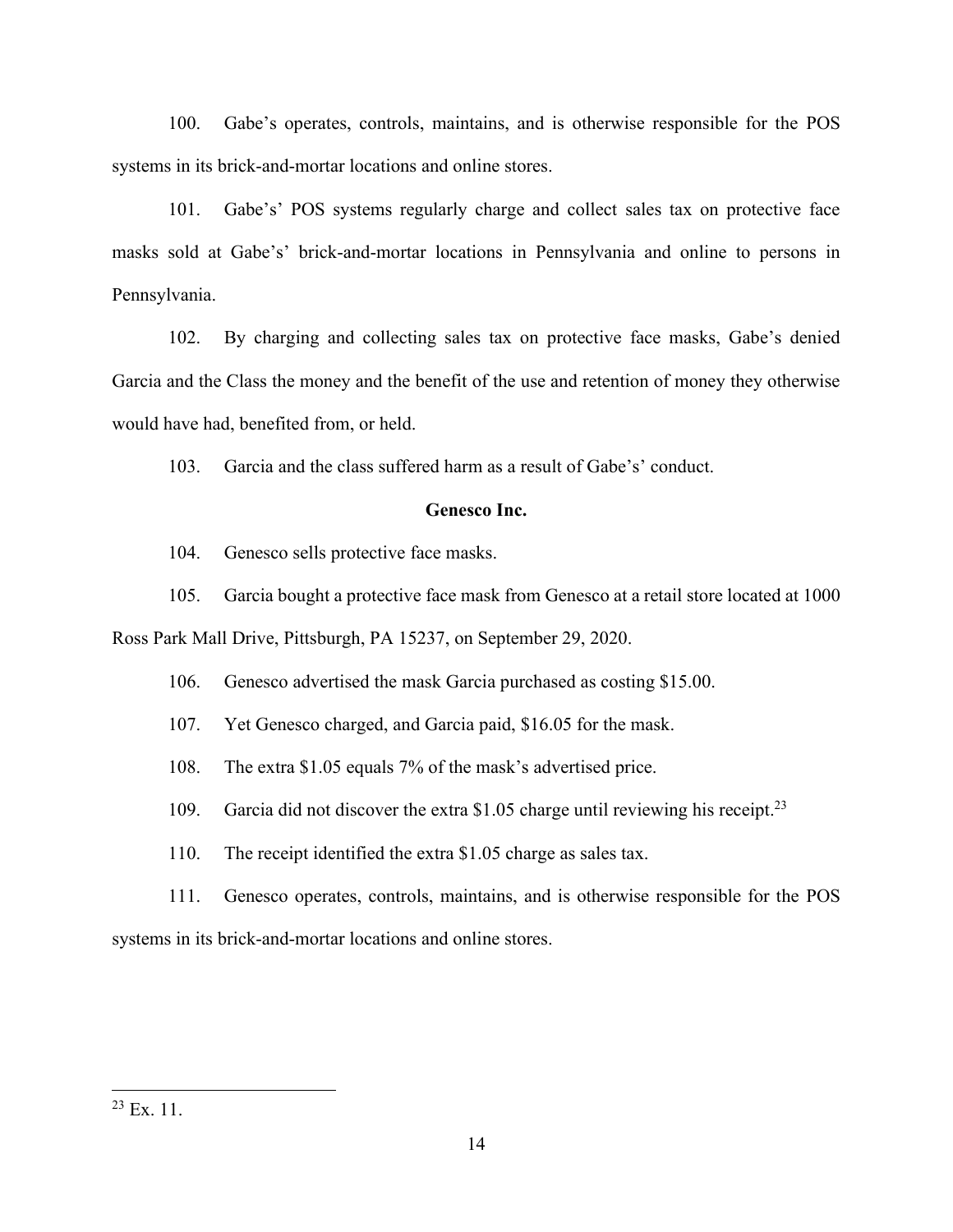112. Genesco's POS systems regularly charge and collect sales tax on protective face masks sold at Genesco's brick-and-mortar locations in Pennsylvania and online to persons in Pennsylvania.

113. By charging and collecting sales tax on protective face masks, Genesco denied Garcia and the Class the money and the benefit of the use and retention of money they otherwise would have had, benefited from, or held.

114. Garcia and the class suffered harm as a result of Genesco's conduct.

### **Hot Topic, Inc.**

115. Hot Topic sells protective face masks.

116. Garcia bought a protective face mask from Hot Topic at a retail store located at 1000 Ross Park Mall Drive, Pittsburgh, PA 15237, on September 29, 2020.

117. Hot Topic advertised the mask Garcia purchased as costing \$12.90.

118. Yet Hot Topic charged, and Garcia paid, \$13.80 for the mask.

119. The extra  $$0.90$  equals 7% of the mask's advertised price.

120. Garcia did not discover the extra \$0.90 charge until reviewing his receipt.<sup>24</sup>

121. The receipt identified the extra \$0.90 charge as sales tax.

122. Hot Topic operates, controls, maintains, and is otherwise responsible for the POS

systems in its brick-and-mortar locations and online stores.

123. Hot Topic's POS systems regularly charge and collect sales tax on protective face masks sold at Hot Topic's brick-and-mortar locations in Pennsylvania and online to persons in Pennsylvania.

 $24$  Ex. 12.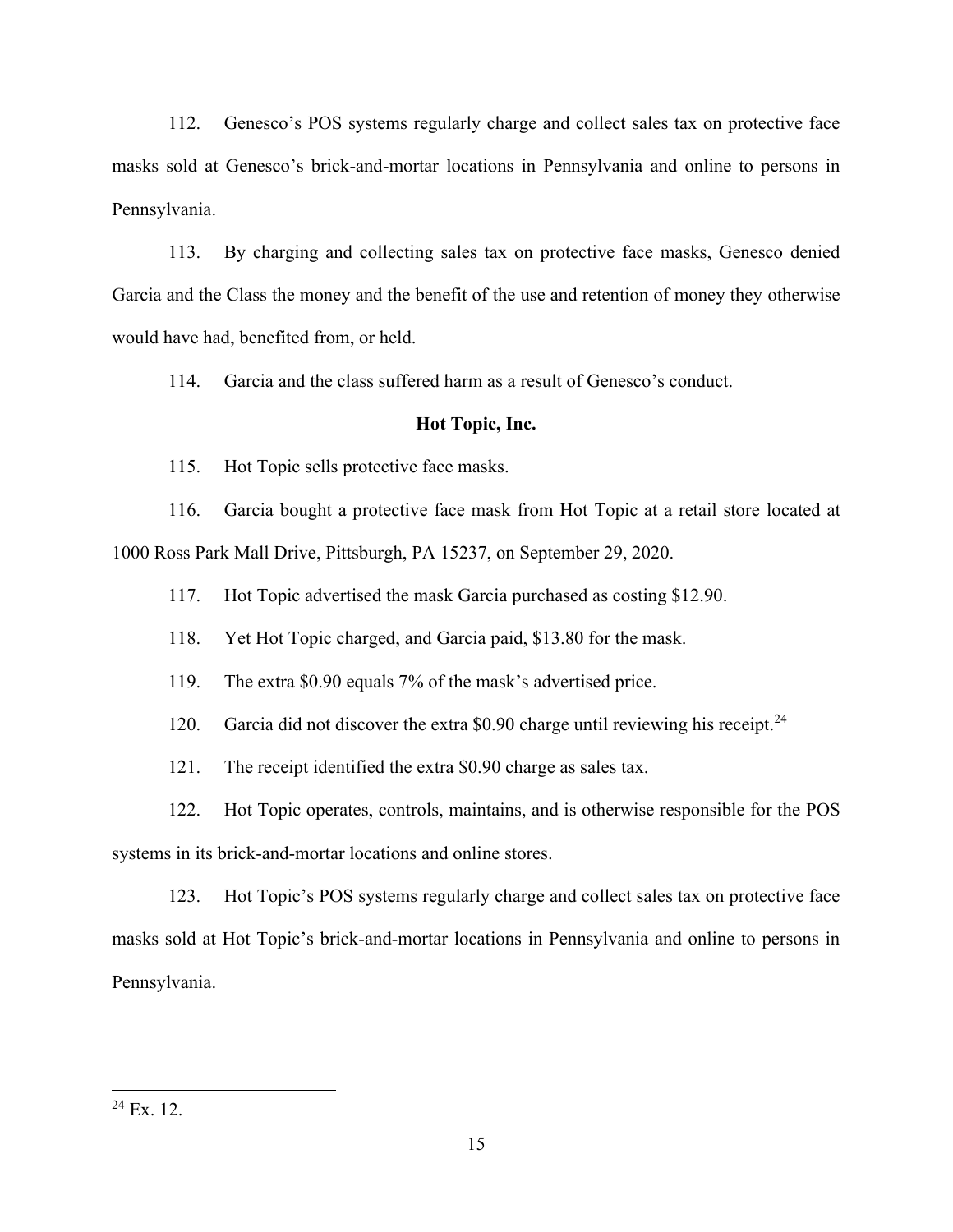124. By charging and collecting sales tax on protective face masks, Hot Topic denied Garcia and the Class the money and the benefit of the use and retention of money they otherwise would have had, benefited from, or held.

125. Garcia and the class suffered harm as a result of Hot Topic's conduct.

### **J.Crew Group, Inc.**

126. JCrew sells protective face masks.

127. Garcia bought a protective face mask from JCrew at a retail store located at 1000

Ross Park Mall Drive, Pittsburgh, PA 15237, on September 27, 2020.

128. JCrew advertised the mask Garcia purchased as costing \$18.00.

129. Yet JCrew charged, and Garcia paid, \$19.26 for the mask.

130. The extra  $$1.26$  equals 7% of the mask's advertised price.

131. Garcia did not discover the extra \$1.26 charge until reviewing his receipt.<sup>25</sup>

132. The receipt identified the extra \$1.26 charge as sales tax.

133. JCrew operates, controls, maintains, and is otherwise responsible for the POS systems in its brick-and-mortar locations and online stores.

134. JCrew's POS systems regularly charge and collect sales tax on protective face masks sold at JCrew's brick-and-mortar locations in Pennsylvania and online to persons in Pennsylvania.

135. By charging and collecting sales tax on protective face masks, JCrew denied Garcia and the Class the money and the benefit of the use and retention of money they otherwise would have had, benefited from, or held.

136. Garcia and the class suffered harm as a result of JCrew's conduct.

 $25$  Ex. 13.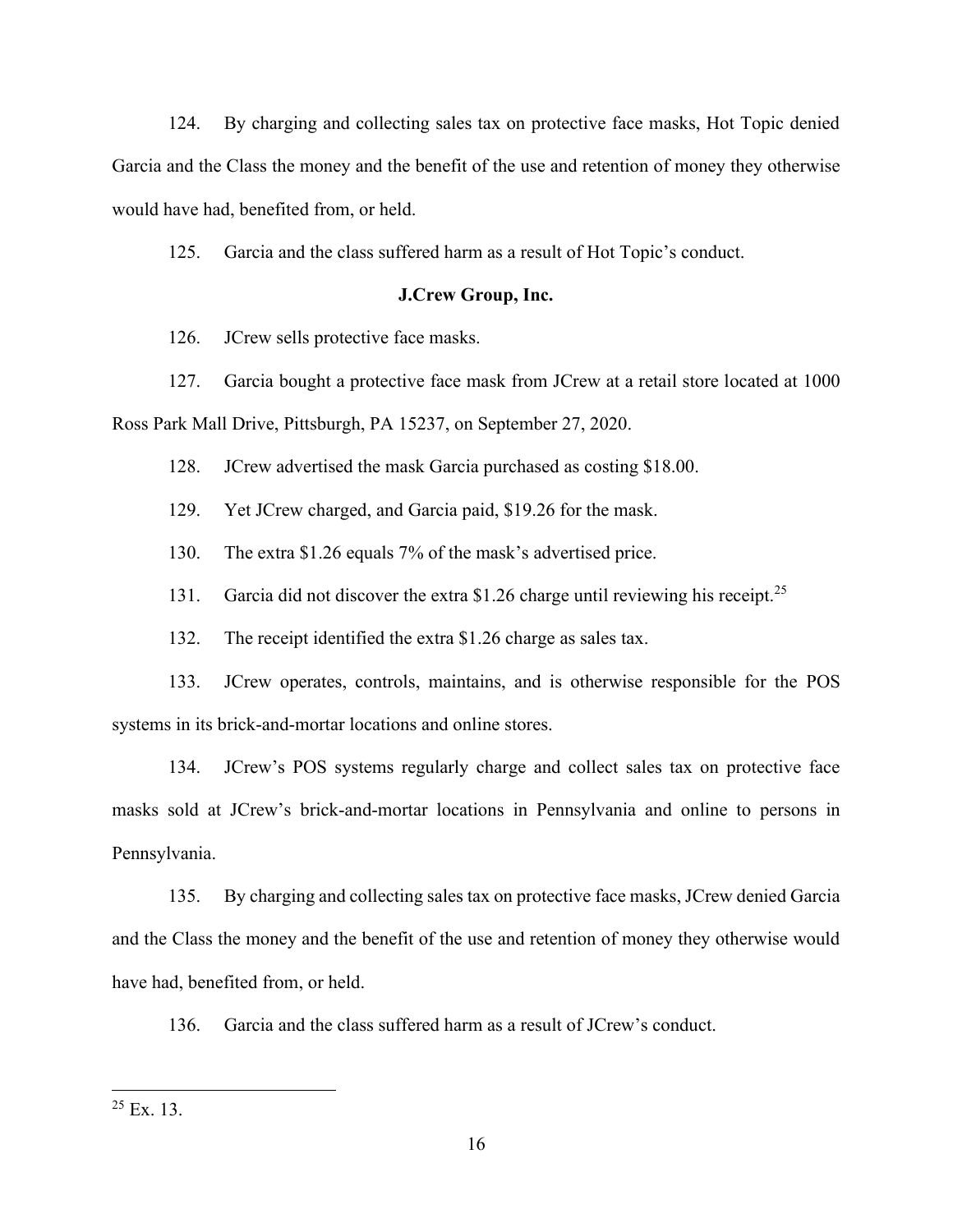## **Kohl's Corporation**

137. Kohl's sells protective face masks.

138. Garcia bought a protective face mask from Kohl's at a retail store located in Pittsburgh, PA 15237, on September 26, 2020.

139. Kohl's advertised the mask Garcia purchased as costing \$6.99.

140. Yet Kohl's charged, and Garcia paid, \$7.48 for the mask.

141. The extra  $$0.49$  equals 7% of the mask's advertised price.

142. Garcia did not discover the extra \$0.49 charge until reviewing his receipt.<sup>26</sup>

143. The receipt identified the extra \$0.49 charge as sales tax

144. Kohl's operates, controls, maintains, and is otherwise responsible for the POS systems in its brick-and-mortar locations and online stores.

145. Kohl's' POS systems regularly charge and collect sales tax on protective face masks sold at Kohl's' brick-and-mortar locations in Pennsylvania and online to persons in Pennsylvania.

146. By charging and collecting sales tax on protective face masks, Kohl's denied Garcia and the Class the money and the benefit of the use and retention of money they otherwise would have had, benefited from, or held.

147. Garcia and the class suffered harm as a result of Kohl's' conduct.

#### **Tapestry, Inc.**

148. Tapestry sells protective face masks.

149. Garcia bought a protective face mask from Tapestry at a retail store located at 1000 Ross Park Mall Drive, Pittsburgh, PA 15237, on September 27, 2020.

 $26$  Ex. 14.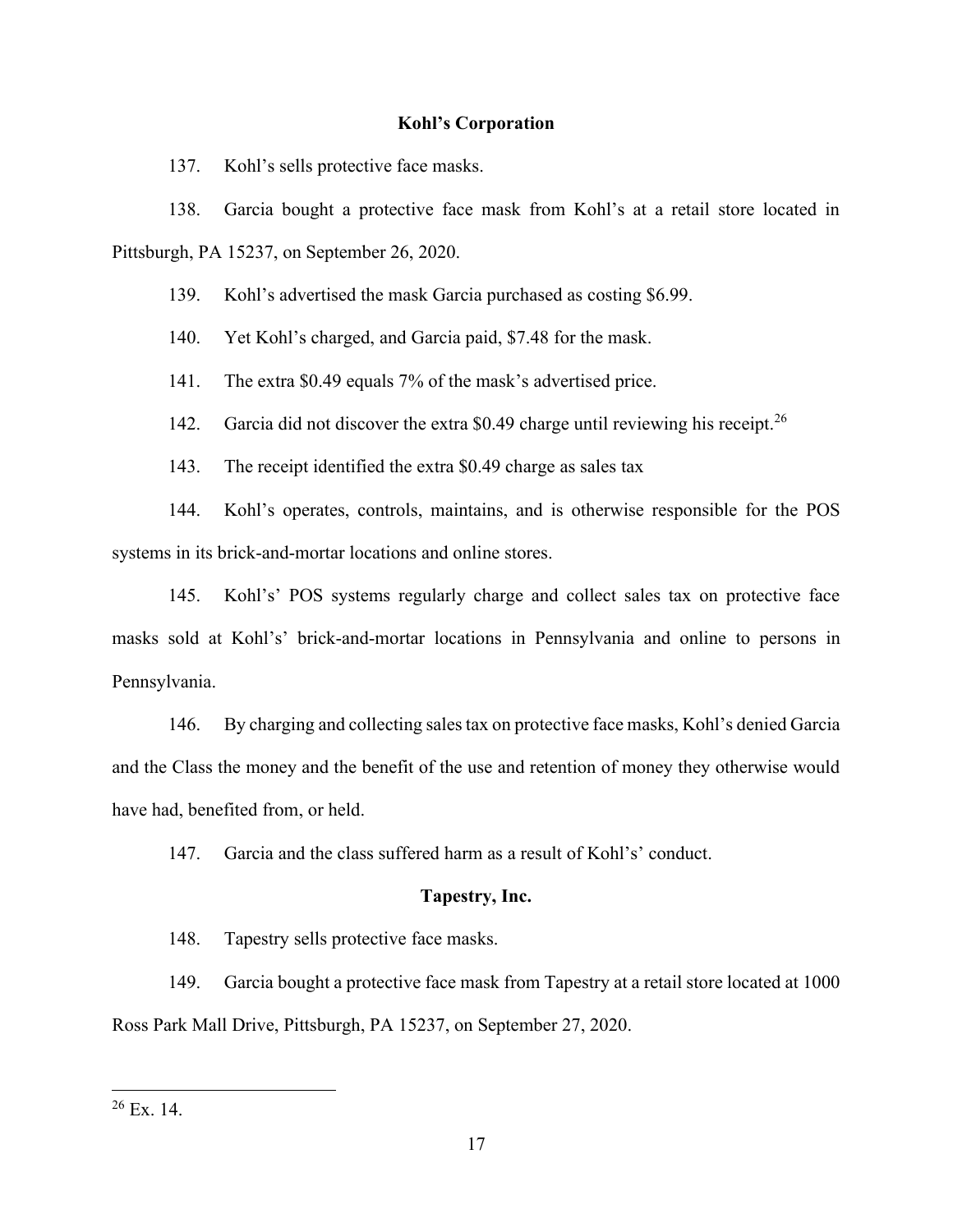150. Tapestry advertised the mask Garcia purchased as costing \$9.00.

151. Yet Tapestry charged, and Garcia paid, \$9.63 for the mask.

152. The extra  $$0.63$  equals 7% of the mask's advertised price.

153. Garcia did not discover the extra \$0.63 charge until reviewing his receipt.<sup>27</sup>

154. The receipt identified the extra \$0.63 charge as sales tax.

155. Tapestry operates, controls, maintains, and is otherwise responsible for the POS systems in its brick-and-mortar locations and online stores.

156. Tapestry's POS systems regularly charge and collect sales tax on protective face masks sold at Tapestry's brick-and-mortar locations in Pennsylvania and online to persons in Pennsylvania.

157. By charging and collecting sales tax on protective face masks, Tapestry denied Garcia and the Class the money and the benefit of the use and retention of money they otherwise would have had, benefited from, or held.

158. Garcia and the class suffered harm as a result of Tapestry's conduct.

## **The Gap, Inc.**

159. Gap sells protective face masks.

160. Garcia bought a protective face masks from Gap at a retail store located at 8900

Covenant Avenue, Pittsburgh, PA 15237, on September 27, 2020.

161. Gap advertised the masks Garcia purchased as costing \$12.50.

162. Yet Gap charged, and Garcia paid, \$13.37 for the masks.

163. The extra \$0.87 equals 7% of the masks' advertised price.

 $27$  Ex. 15.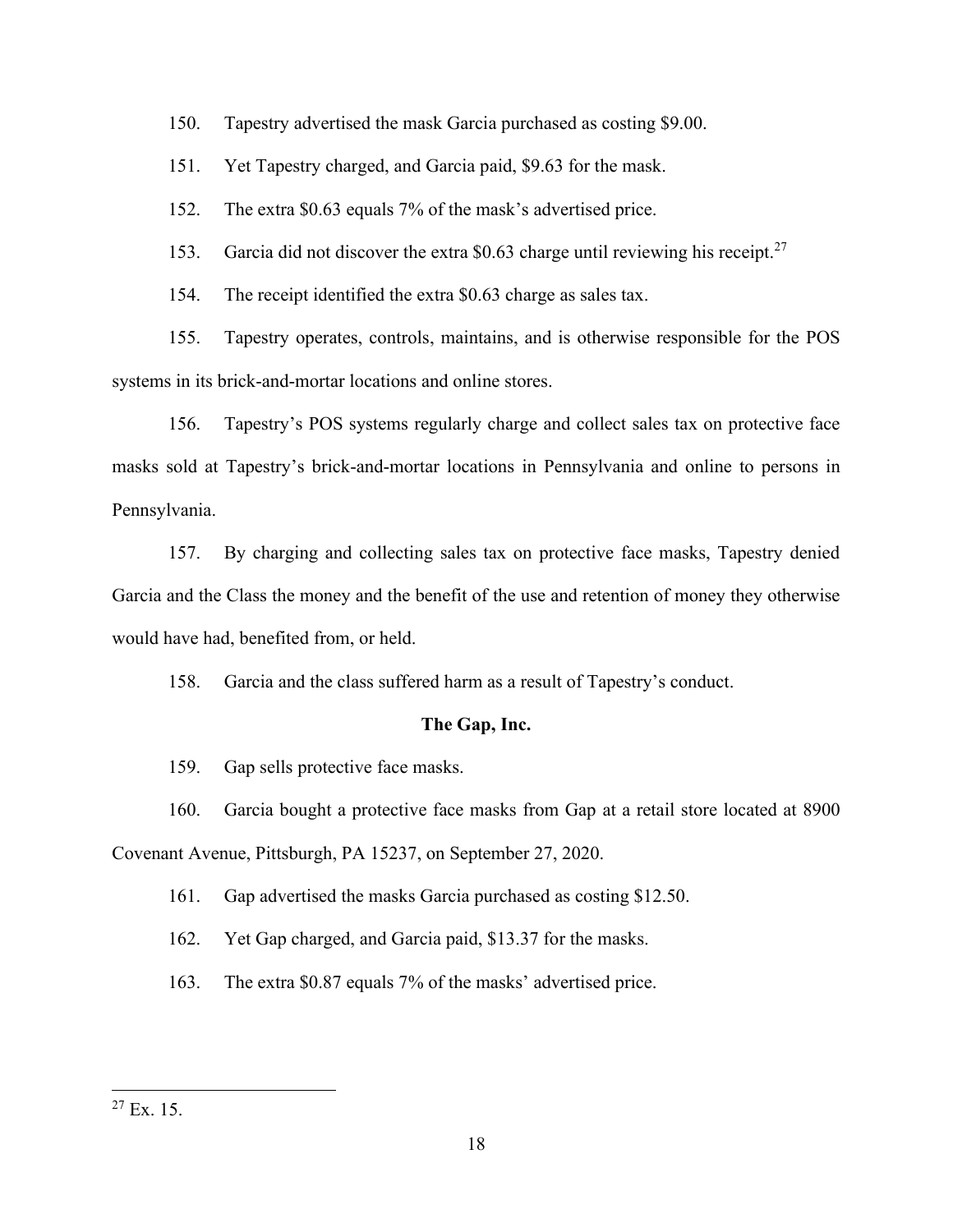164. Garcia did not discover the extra \$0.87 charge until reviewing his receipt.<sup>28</sup>

165. The receipt identified the extra \$0.87 charge as sales tax.

166. Gap operates, controls, maintains, and is otherwise responsible for the POS systems in its brick-and-mortar locations and online stores.

167. Gap's POS systems regularly charge and collect sales tax on protective face masks sold at Gap's brick-and-mortar locations in Pennsylvania and online to persons in Pennsylvania.

168. By charging and collecting sales tax on protective face masks, Gap denied Garcia and the Class the money and the benefit of the use and retention of money they otherwise would have had, benefited from, or held.

169. Garcia and the class suffered harm as a result of Gap's conduct.

## **Vera Bradley, Inc.**

170. Vera Bradley sells protective face masks.

171. Garcia bought a protective face mask from Vera Bradley at a retail store located at 1000 Ross Park Mall Drive, Pittsburgh, PA 15237, on September 29, 2020.

172. Vera Bradley advertised the mask Garcia purchased as costing \$8.00.

173. Yet Vera Bradley charged, and Garcia paid, \$8.56 for the mask.

174. The extra  $$0.56$  equals 7% of the mask's advertised price.

175. Garcia did not discover the extra \$0.56 charge until reviewing his receipt.<sup>29</sup>

176. The receipt identified the extra \$0.56 charge as sales tax.

177. Vera Bradley operates, controls, maintains, and is otherwise responsible for the

POS systems in its brick-and-mortar locations and online stores.

 $28$  Ex. 16.

 $29$  Ex. 17.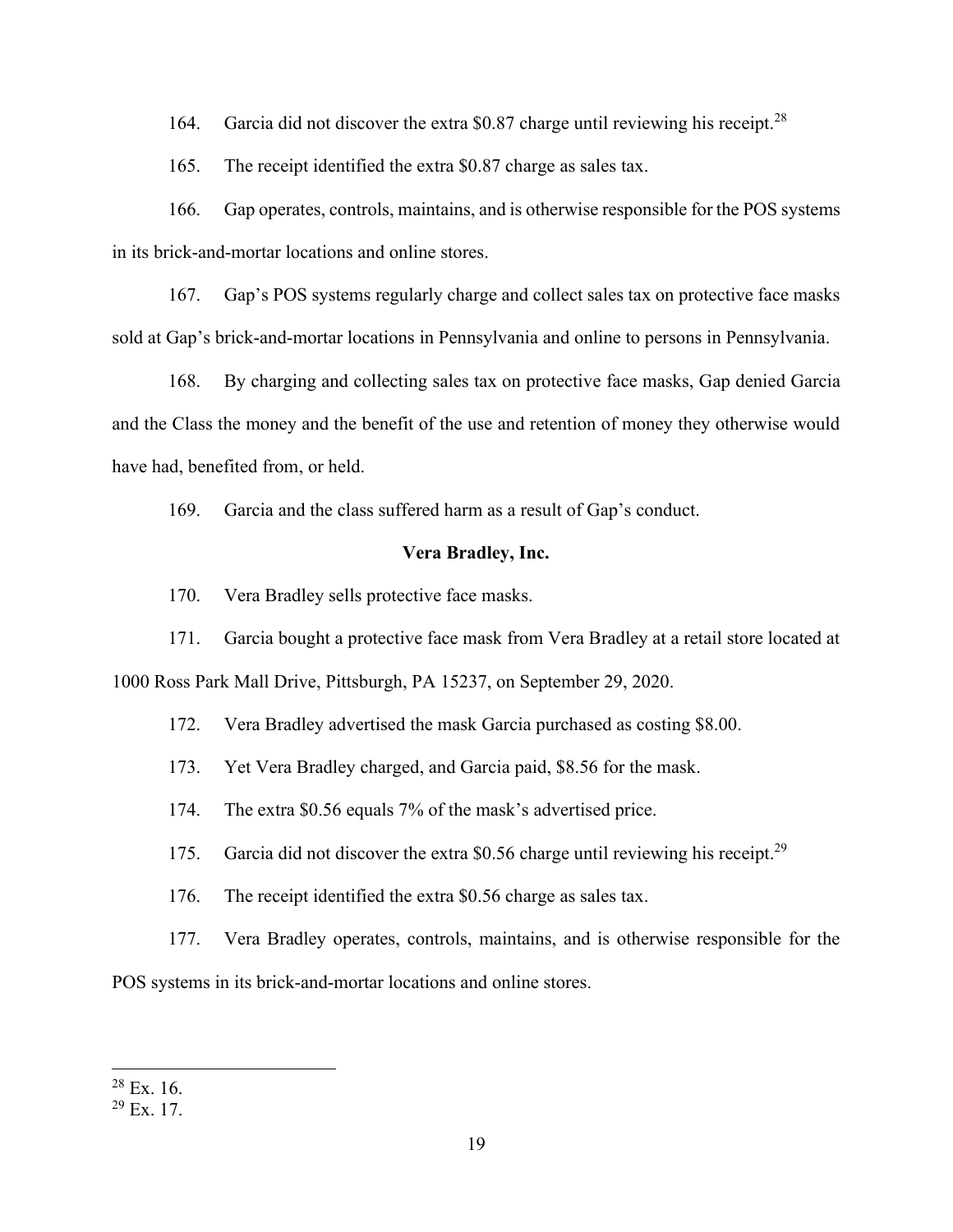178. Vera Bradley's POS systems regularly charge and collect sales tax on protective face masks sold at Vera Bradley's brick-and-mortar locations in Pennsylvania and online to persons in Pennsylvania.

179. By charging and collecting sales tax on protective face masks, Vera Bradley denied Garcia and the Class the money and the benefit of the use and retention of money they otherwise would have had, benefited from, or held.

180. Garcia and the class suffered harm as a result of Vera Bradley's conduct.

### **Walgreens Boots Alliance, Inc.**

181. Walgreens sells protective face masks.

182. Garcia bought a protective face mask from Walgreens at a retail store located at

1701 William Flynn Hwy, Glenshaw, PA 15116, on October 22, 2020.

183. Walgreens advertised the mask Garcia purchased as costing \$8.99.

184. Yet Walgreens charged, and Garcia paid, \$9.62 for the mask.

185. The extra  $$0.63$  equals 7% of the mask's advertised price.

186. Garcia did not discover the extra \$0.63 charge until reviewing his receipt.<sup>30</sup>

187. The receipt identified the extra \$0.63 charge as sales tax.

188. Walgreens operates, controls, maintains, and is otherwise responsible for the POS

systems in its brick-and-mortar locations and online stores.

189. Walgreens' POS systems regularly charge and collect sales tax on protective face masks sold at Walgreens' brick-and-mortar locations in Pennsylvania and online to persons in Pennsylvania.

<sup>30</sup> Ex. 18.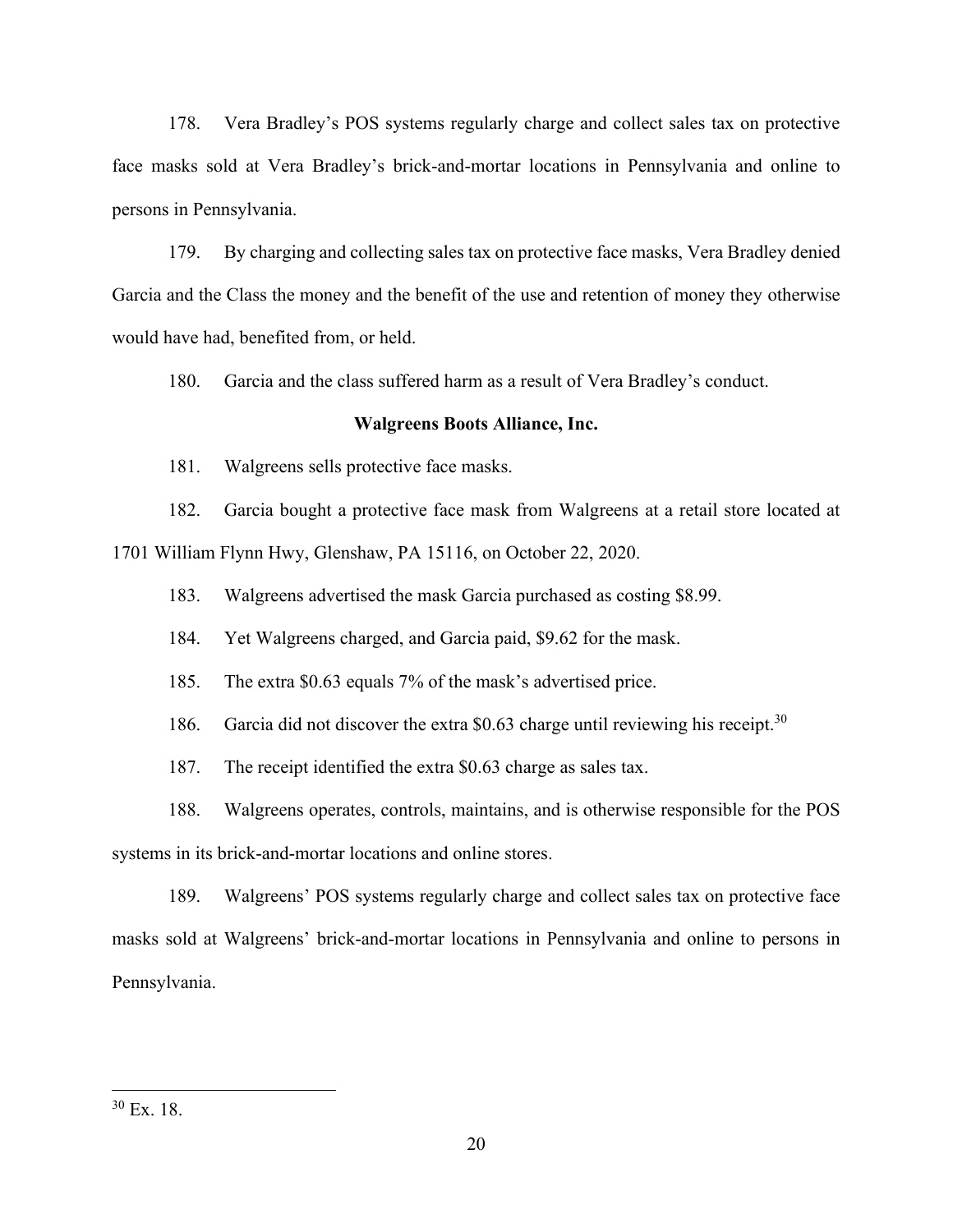190. By charging and collecting sales tax on protective face masks, Walgreens denied Garcia and the Class the money and the benefit of the use and retention of money they otherwise would have had, benefited from, or held.

191. Garcia and the class suffered harm as a result of Walgreens' conduct.

## **CLASS ACTION ALLEGATIONS**

192. Garcia brings this action individually and on behalf of all others similarly situated under Rules 1702, 1708, and 1709 of the Pennsylvania Rules of Civil Procedure.

193. Garcia seeks to certify the following Classes:

(a) The American Eagle Class: "All persons who purchased a protective face mask or face covering from American Eagle at a retail store in Pennsylvania, or from American Eagle over the internet and arranged for delivery of the protective face mask into Pennsylvania, and who were charged an amount purporting to represent sales tax on that purchase since March  $6, 2020$ .

(b) The Carter's Class: "All persons who purchased a protective face mask or face covering from Carter's at a retail store in Pennsylvania, or from Carter's over the internet and arranged for delivery of the protective face mask into Pennsylvania, and who were charged an amount purporting to represent sales tax on that purchase since March 6, 2020."

(c) The Chico's Class: "All persons who purchased a protective face mask or face covering from Chico's at a retail store in Pennsylvania, or from Chico's over the internet and arranged for delivery of the protective face mask into Pennsylvania, and who were charged an amount purporting to represent sales tax on that purchase since March 6, 2020.´

(d) The Express Class: "All persons who purchased a protective face mask or face covering from Express at a retail store in Pennsylvania, or from Express over the internet and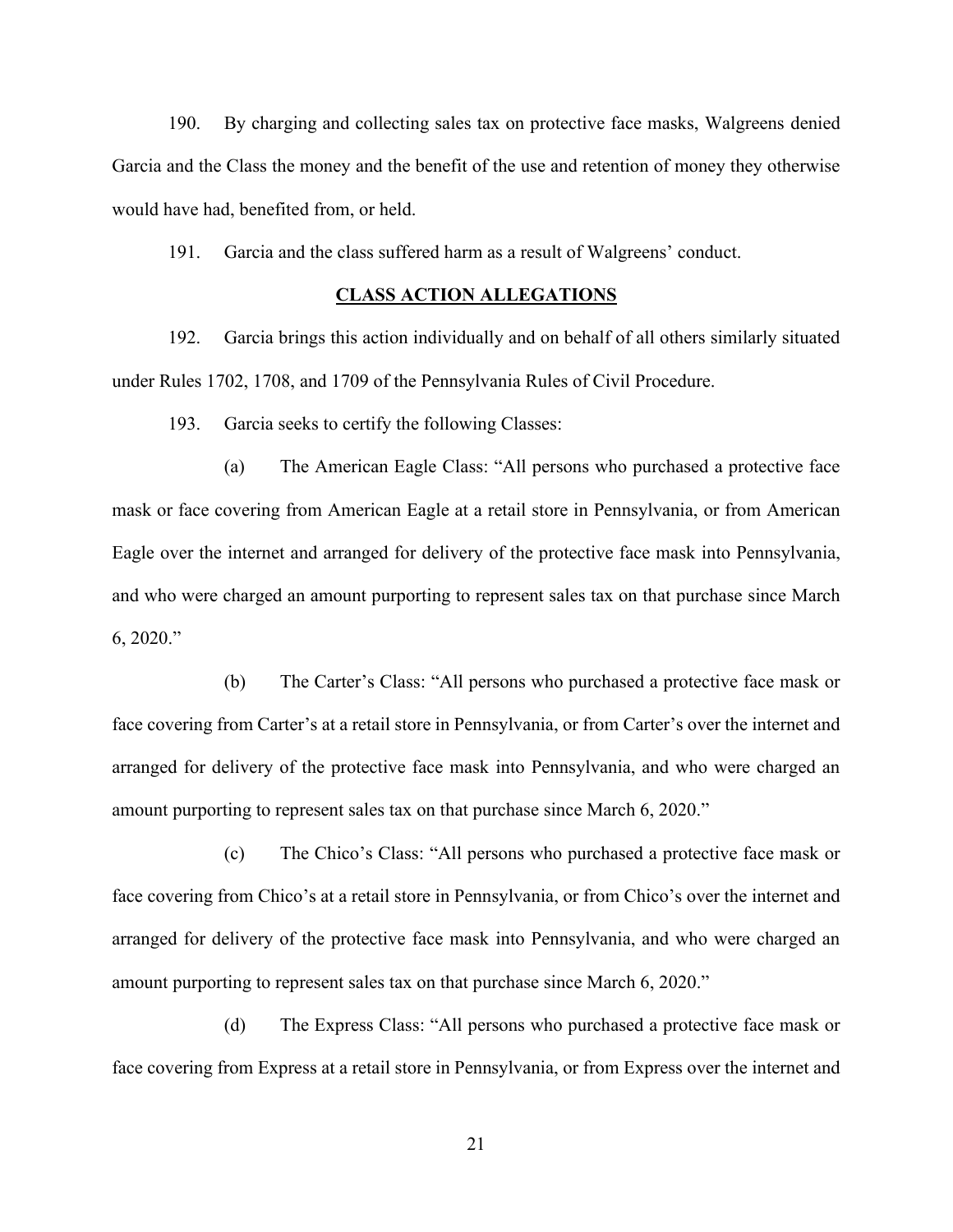arranged for delivery of the protective face mask into Pennsylvania, and who were charged an amount purporting to represent sales tax on that purchase since March 6, 2020.<sup>*''*</sup>

(e) The Foot Locker Class: "All persons who purchased a protective face mask or face covering from Foot Locker at a retail store in Pennsylvania, or from Foot Locker over the internet and arranged for delivery of the protective face mask into Pennsylvania, and who were charged an amount purporting to represent sales tax on that purchase since March 6, 2020.<sup>"</sup>

 $(f)$  The Francesca's Class: "All persons who purchased a protective face mask or face covering from Francesca's at a retail store in Pennsylvania, or from Francesca's over the internet and arranged for delivery of the protective face mask into Pennsylvania, and who were charged an amount purporting to represent sales tax on that purchase since March 6, 2020.<sup>\*</sup>

(g) The Gabe's Class: "All persons who purchased a protective face mask or face covering from Gabe's at a retail store in Pennsylvania, or from Gabe's over the internet and arranged for delivery of the protective face mask into Pennsylvania, and who were charged an amount purporting to represent sales tax on that purchase since March 6, 2020.<sup>\*</sup>

(h) The Genesco Class: "All persons who purchased a protective face mask or face covering from Genesco at a retail store in Pennsylvania, or from Genesco over the internet and arranged for delivery of the protective face mask into Pennsylvania, and who were charged an amount purporting to represent sales tax on that purchase since March 6, 2020.´

(i) The Hot Topic Class: "All persons who purchased a protective face mask or face covering from Hot Topic at a retail store in Pennsylvania, or from Hot Topic over the internet and arranged for delivery of the protective face mask into Pennsylvania, and who were charged an amount purporting to represent sales tax on that purchase since March 6, 2020.<sup>"</sup>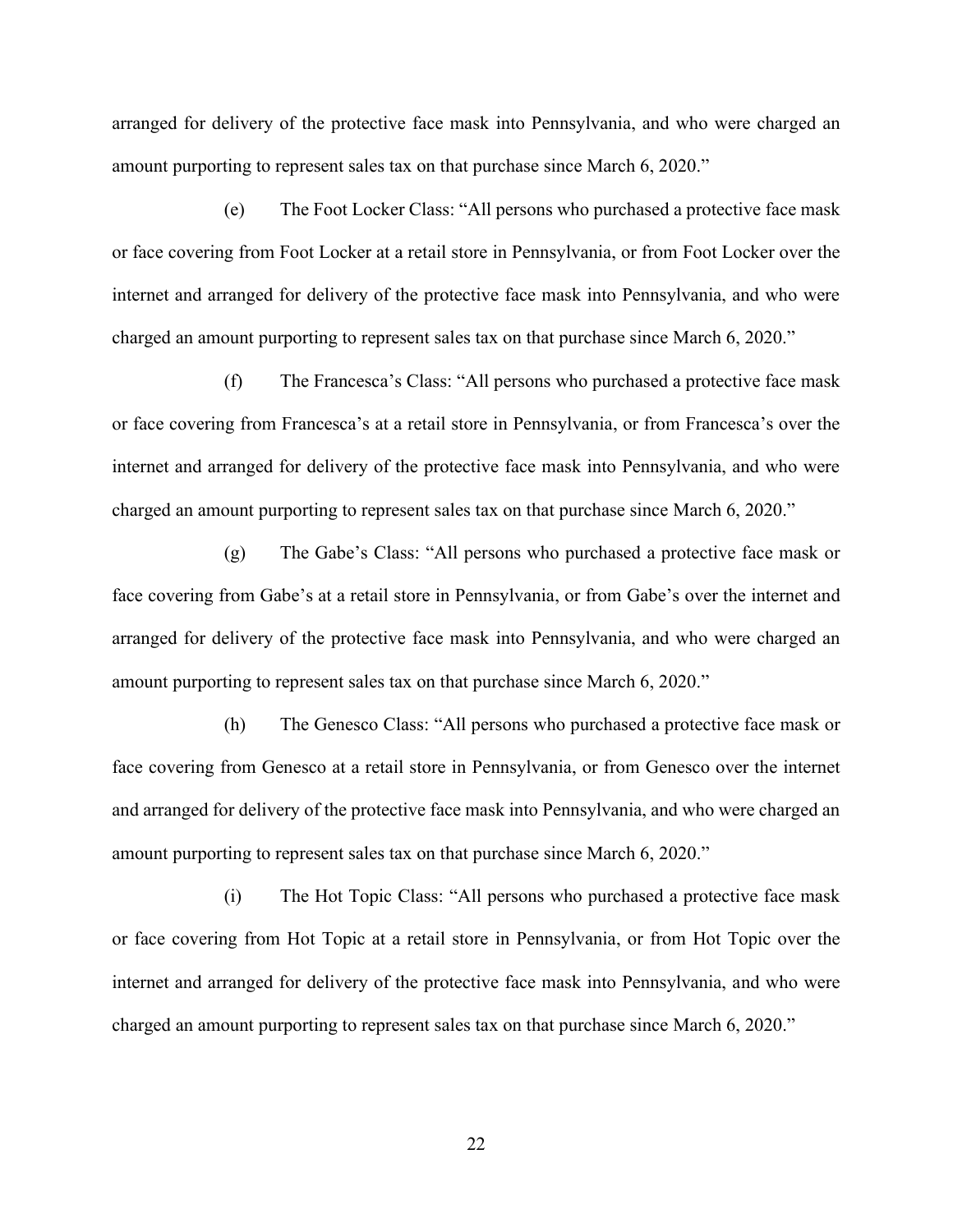(j) The JCrew Class: "All persons who purchased a protective face mask or face covering from JCrew at a retail store in Pennsylvania, or from JCrew over the internet and arranged for delivery of the protective face mask into Pennsylvania, and who were charged an amount purporting to represent sales tax on that purchase since March 6, 2020.<sup>"</sup>

(k) The Kohl's Class: "All persons who purchased a protective face mask or face covering from Kohl's at a retail store in Pennsylvania, or from Kohl's over the internet and arranged for delivery of the protective face mask into Pennsylvania, and who were charged an amount purporting to represent sales tax on that purchase since March 6, 2020.<sup>''</sup>

(I) The Tapestry Class: "All persons who purchased a protective face mask or face covering from Tapestry at a retail store in Pennsylvania, or from Tapestry over the internet and arranged for delivery of the protective face mask into Pennsylvania, and who were charged an amount purporting to represent sales tax on that purchase since March 6, 2020.<sup>''</sup>

(m) The Gap Class: "All persons who purchased a protective face mask or face covering from Gap at a retail store in Pennsylvania, or from Gap over the internet and arranged for delivery of the protective face mask into Pennsylvania, and who were charged an amount purporting to represent sales tax on that purchase since March 6, 2020.<sup>\*\*</sup>

(n) The Vera Bradley Class: "All persons who purchased a protective face mask or face covering from Vera Bradley at a retail store in Pennsylvania, or from Vera Bradley over the internet and arranged for delivery of the protective face mask into Pennsylvania, and who were charged an amount purporting to represent sales tax on that purchase since March 6, 2020.<sup>\*</sup>

(o) The Walgreens Class: "All persons who purchased a protective face mask or face covering from Walgreens at a retail store in Pennsylvania, or from Walgreens over the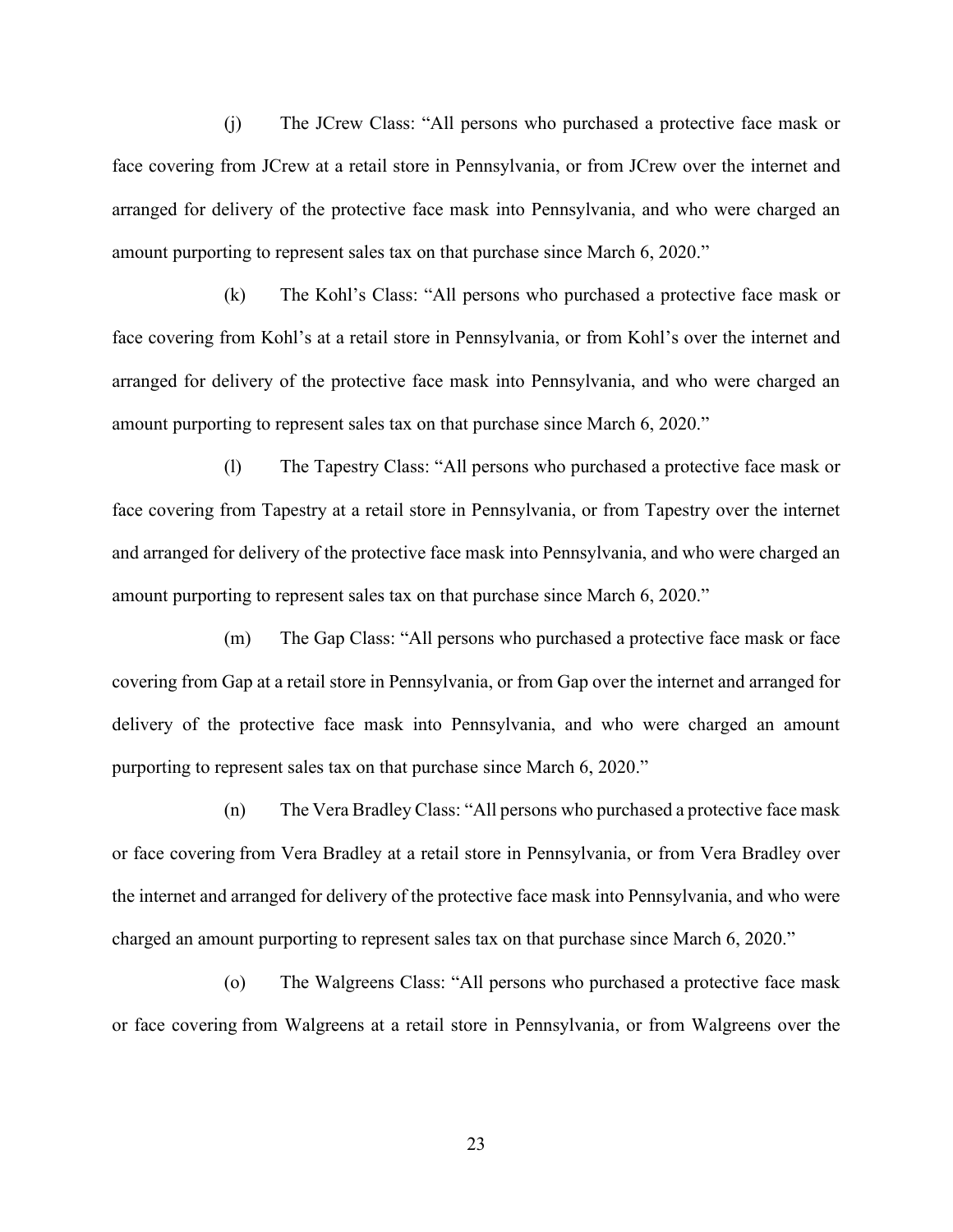internet and arranged for delivery of the protective face mask into Pennsylvania, and who were charged an amount purporting to represent sales tax on that purchase since March 6, 2020

194. Garcia reserves the right to expand, narrow, or otherwise modify the Classes as the litigation continues and discovery proceeds.

195. Pa. R. Civ. P. 1702(1), 1708(a)(2): Each Class is so numerous that joinder of its Class Members is impracticable. The United States Census Bureau estimates there are 12,801,989 individuals residing in Pennsylvania as of July 1, 2019. <sup>31</sup> All of these individuals have been ordered to wear protective face masks or face coverings to prevent the spread of COVID-19 since at least April 15, 2020.<sup>32</sup> Given Pennsylvania's population, orders requiring Pennsylvania residents to wear protective face masks in public, and the size of Defendants' businesses, each of which operates brick-and-mortar retail locations in Pennsylvania and online stores that sell protective face masks or face coverings into Pennsylvania, there likely are hundreds or thousands of Members of each Class. Since each of the claims of the Class Members is substantially identical, and the Class Members request substantially similar relief, centralizing the Class Members' claims in a single proceeding likely is the most manageable litigation method available.

196. Pa. R. Civ. P. 1702(2), 1708(a)(1): Garcia and each Member of each Class share numerous common questions of law and fact that will drive the resolution of the litigation and predominate over any individual issues. For example, there is a single common answer to the question of whether Defendants violated the UTPCPL by charging Class Members 7% or more than the advertised price for protective face masks. The answer to this question is the same for

<sup>31</sup> U.S. Census Bureau, *QuickFacts Pennsylvania*, available at https://www.census.gov/quickfacts/PA (last accessed Sept. 30, 2020).

 $32$  Ex. 19, p. 5 (April 15, 2020 order requiring face masks for consumers); Ex. 20, Section 2 (July 1, 2020 order requiring universal face coverings).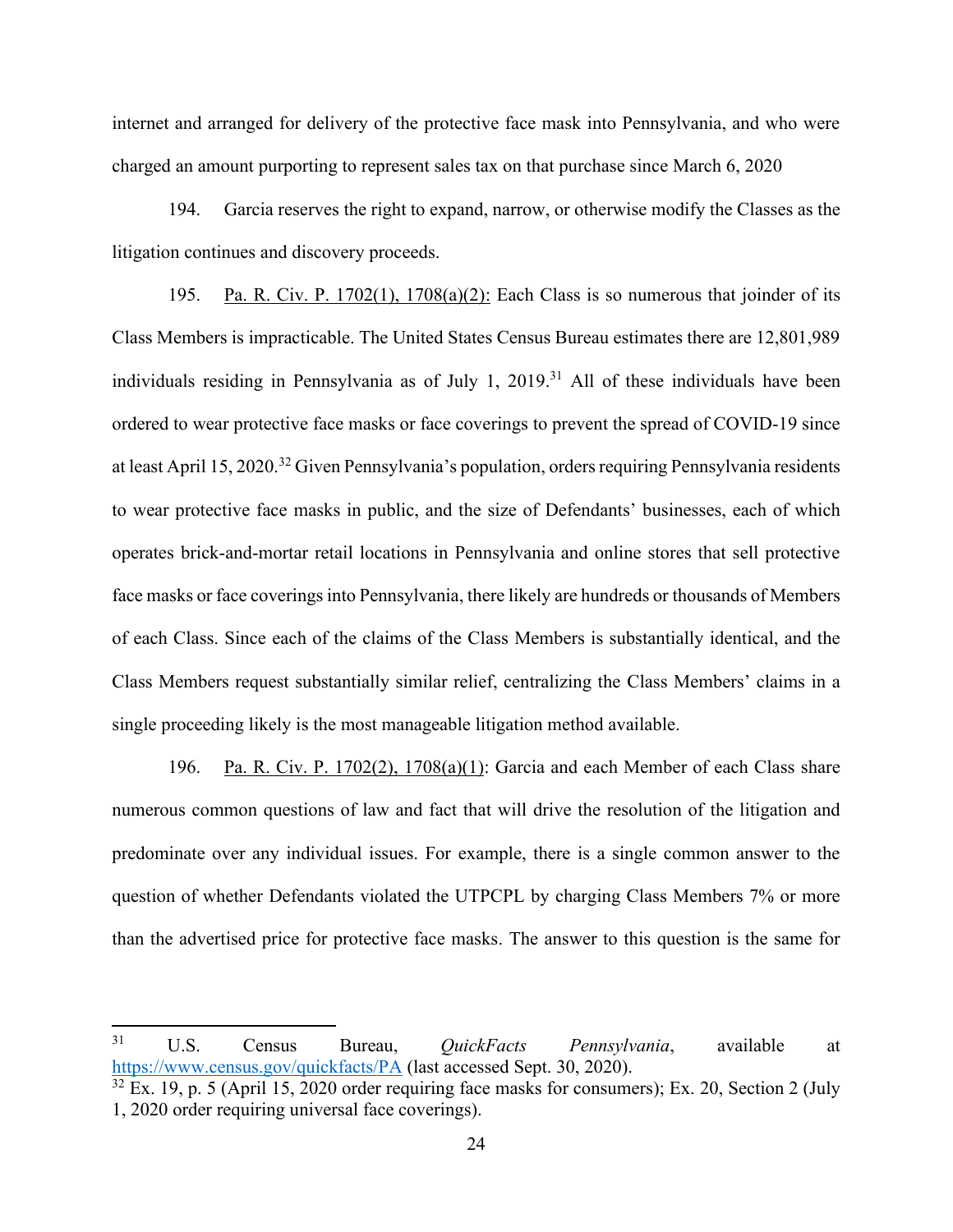Garcia and each Member of each Class, and Garcia and each Member of each Class require the same proof to answer this question. This question, and other common questions of law and fact, predominate over any individual issues.

197. Pa. R. Civ. P. 1702(3): Garcia's claims are typical of the claims of each Member of each Class because the claims are based on the same legal theories and arise from the same conduct.

198. Pa. R. Civ. P. 1702(4), 1709: Garcia is an adequate representative of each Member of each Class because the interests of Garcia and each Member of each Class align. Garcia will fairly, adequately, and vigorously represent and protect the interests of each Member of each Class and has no interest antagonistic to any Member of any Class. Garcia retained counsel who are competent and experienced in the prosecution of class action litigation generally and UTPCPL litigation specifically. Garcia has or can acquire adequate financial resources to assure that the interests of each Member of each Class will not be harmed.

199. Pa. R. Civ. P. 1708(a)(3), (6), (7): Given the complexity and nature of the issues presented and the relief requested, the expense and time necessary to obtain such relief, and the anticipated recovery and relief that Garcia and each Member of each Class may obtain, the class action mechanism is by far the preferred and most efficient litigation mechanism to adjudicate the claims of Garcia and each Member of each Class. Additionally, requiring Garcia and each Member of each Class to file individual actions would impose a crushing burden on the court system. Class treatment presents far fewer management difficulties and provides benefits of a single adjudication and economies of scale.

200. Pa. R. Civ. P.  $1708(a)(4)$ : Based on the knowledge of Garcia and undersigned counsel, there are no similar cases currently pending.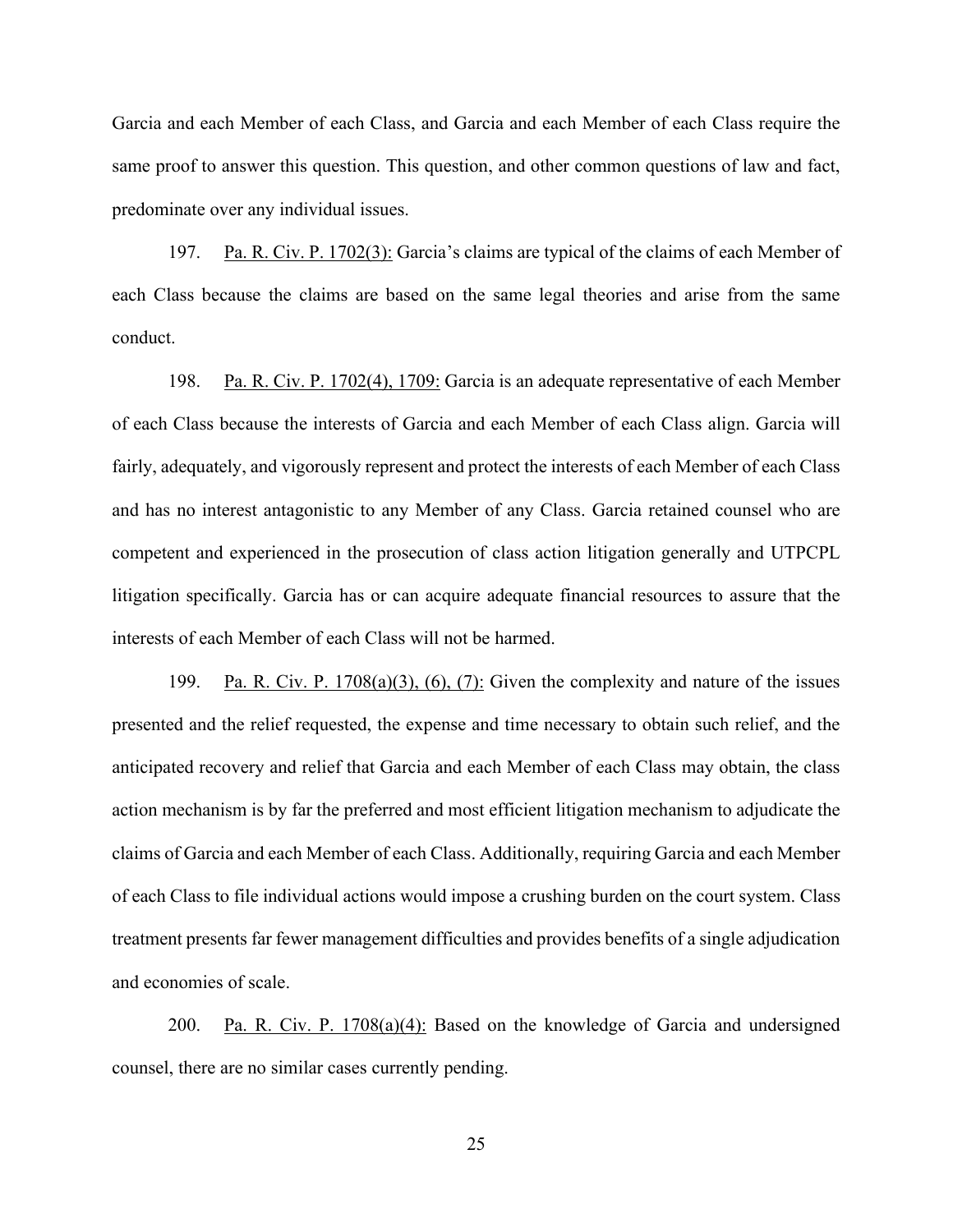201. Pa. R. Civ. P. 1708(a)(5): This forum is appropriate for this litigation, as each Defendant regularly conducts business in this County and all or part of the claims arose in this County.

# **COUNT I²American Eagle Outfitters, Inc. Violation of the Unfair Trade Practices and Consumer Protection Law 73 Pa. Stat. § 201-1,** *et seq.*

202. This claim is brought individually and on behalf of the American Eagle Class.

203. Garcia and American Eagle are persons, the protective face masks are goods purchased for personal, family, and/or household use, and American Eagle's conduct described herein is trade or commerce under the UTPCPL. 73 Pa. Stat. § 201-2(2)-(3), 201-9.2.

204. American Eagle's conduct described herein constitutes as unfair methods of competition and unfair or deceptive acts or practices under the UTPCPL because: i) American Eagle represented that goods have characteristics they do not have; ii) American Eagle advertised goods with intent not sell them as advertised; and iii) American Eagle engaged in fraudulent or deceptive conduct which created a likelihood of confusion or misunderstanding. 73 P.S. § 201-  $2(4)(v)$ , (ix), (xxi).

205. American Eagle's use of unfair methods of competition and unfair or deceptive acts or practices in the conduct of trade or commerce violates 73 P.S. § 201-3.

206. Garcia and the American Eagle Class Members lost money or property as result of American Eagle's violations and therefore are entitled to one hundred dollars (\$100) per violation under 73 P.S. 201-9.2, as well as reasonable costs and attorney fees and such additional relief the Court deems necessary and proper.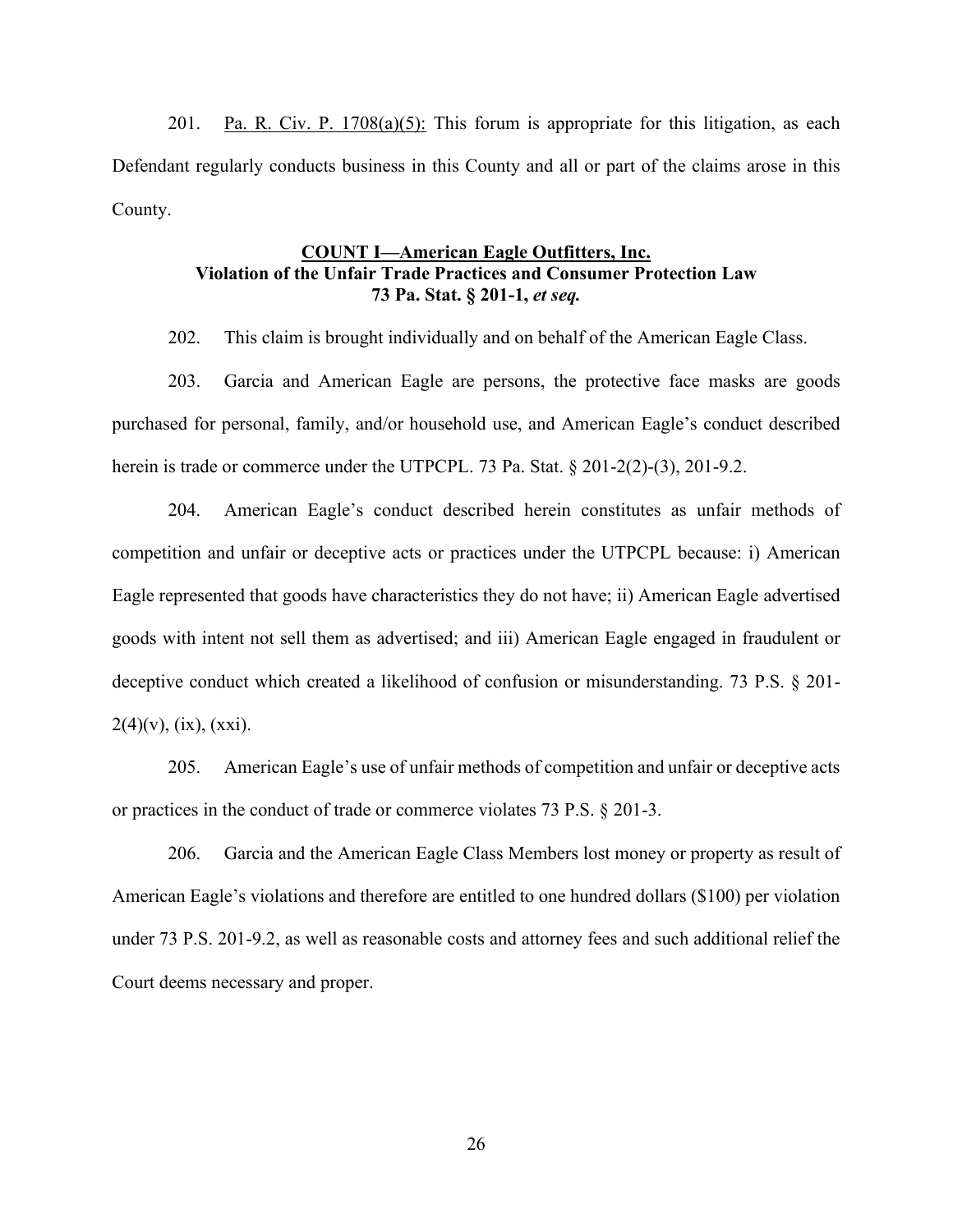## **COUNT II—Carter's, Inc. Violation of the Unfair Trade Practices and Consumer Protection Law 73 Pa. Stat. § 201-1,** *et seq.*

207. This claim is brought individually and on behalf of the Carter's Class.

208. Garcia and Carter's are persons, the protective face masks are goods purchased for personal, family, and/or household use, and Carter's' conduct described herein is trade or commerce under the UTPCPL. 73 Pa. Stat. § 201-2(2)-(3), 201-9.2.

209. Carter's' conduct described herein constitutes as unfair methods of competition and unfair or deceptive acts or practices under the UTPCPL because: i) Carter's represented that goods have characteristics they do not have; ii) Carter's advertised goods with intent not sell them as advertised; and iii) Carter's engaged in fraudulent or deceptive conduct which created a likelihood of confusion or misunderstanding. 73 P.S.  $\S 201-2(4)(v)$ , (ix), (xxi).

210. Carter's' use of unfair methods of competition and unfair or deceptive acts or practices in the conduct of trade or commerce violates 73 P.S. § 201-3.

211. Garcia and the Carter's Class Members lost money or property as result of Carter's' violations and therefore are entitled to one hundred dollars (\$100) per violation under 73 P.S. 201- 9.2, as well as reasonable costs and attorney fees and such additional relief the Court deems necessary and proper.

## **COUNT III—Chico's FAS, Inc. Violation of the Unfair Trade Practices and Consumer Protection Law 73 Pa. Stat. § 201-1,** *et seq.*

212. This claim is brought individually and on behalf of the Chico's Class.

213. Garcia and Chico's are persons, the protective face masks are goods purchased for personal, family, and/or household use, and Chico's' conduct described herein is trade or commerce under the UTPCPL. 73 Pa. Stat. § 201-2(2)-(3), 201-9.2.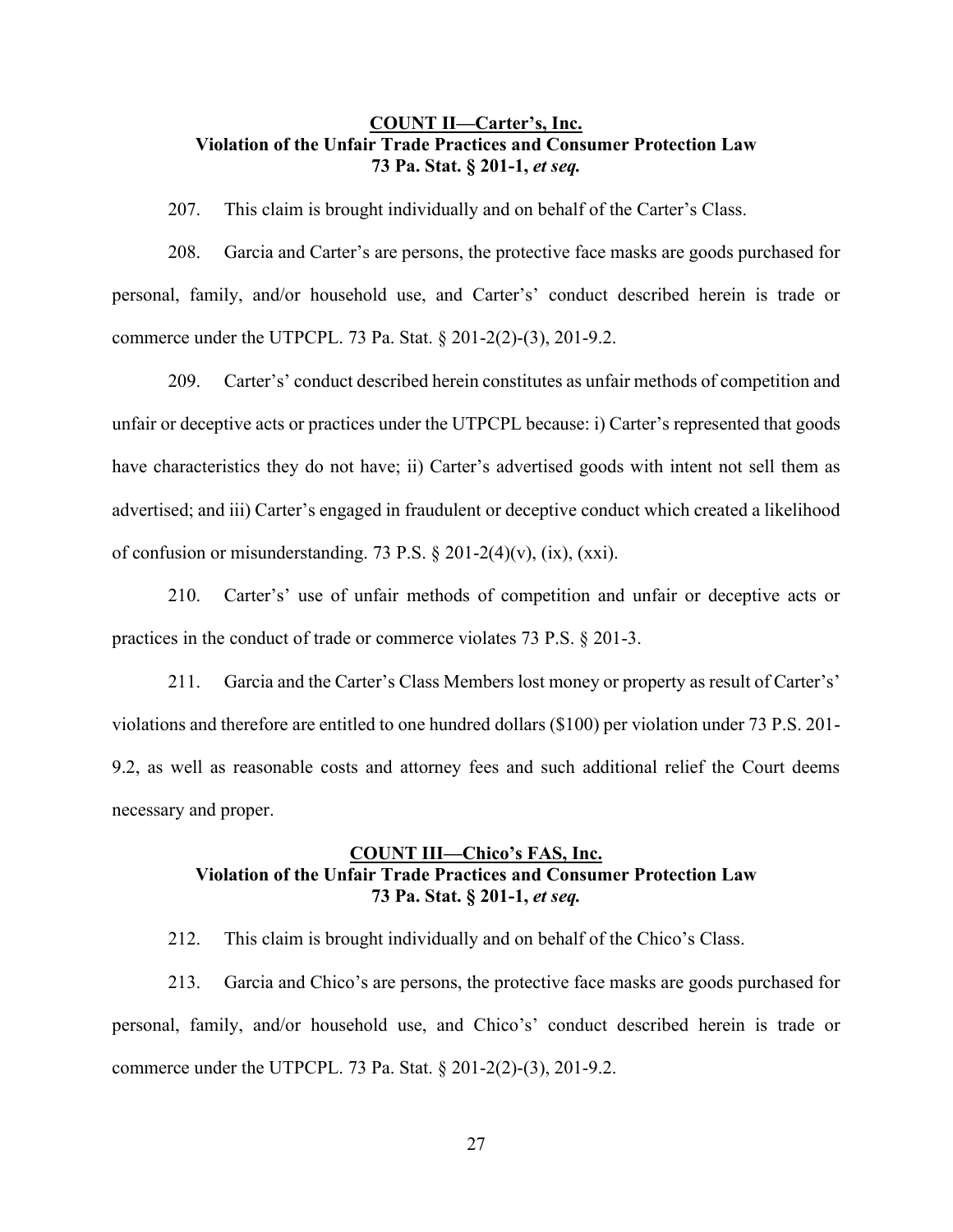214. Chico's' conduct described herein constitutes as unfair methods of competition and unfair or deceptive acts or practices under the UTPCPL because: i) Chico's represented that goods have characteristics they do not have; ii) Chico's advertised goods with intent not sell them as advertised; and iii) Chico's engaged in fraudulent or deceptive conduct which created a likelihood of confusion or misunderstanding. 73 P.S.  $\S 201-2(4)(v)$ , (ix), (xxi).

215. Chico's' use of unfair methods of competition and unfair or deceptive acts or practices in the conduct of trade or commerce violates 73 P.S. § 201-3.

216. Garcia and the Chico's Class Members lost money or property as result of Chico's' violations and therefore are entitled to one hundred dollars (\$100) per violation under 73 P.S. 201- 9.2, as well as reasonable costs and attorney fees and such additional relief the Court deems necessary and proper.

# **COUNT IV**—**Express**, Inc. **Violation of the Unfair Trade Practices and Consumer Protection Law 73 Pa. Stat. § 201-1,** *et seq.*

217. This claim is brought individually and on behalf of the Express Class.

218. Garcia and Express are persons, the protective face masks are goods purchased for personal, family, and/or household use, and Express's conduct described herein is trade or commerce under the UTPCPL. 73 Pa. Stat. § 201-2(2)-(3), 201-9.2.

219. Express's conduct described herein constitutes as unfair methods of competition and unfair or deceptive acts or practices under the UTPCPL because: i) Express represented that goods have characteristics they do not have; ii) Express advertised goods with intent not sell them as advertised; and iii) Express engaged in fraudulent or deceptive conduct which created a likelihood of confusion or misunderstanding. 73 P.S.  $\S 201-2(4)(v)$ , (ix), (xxi).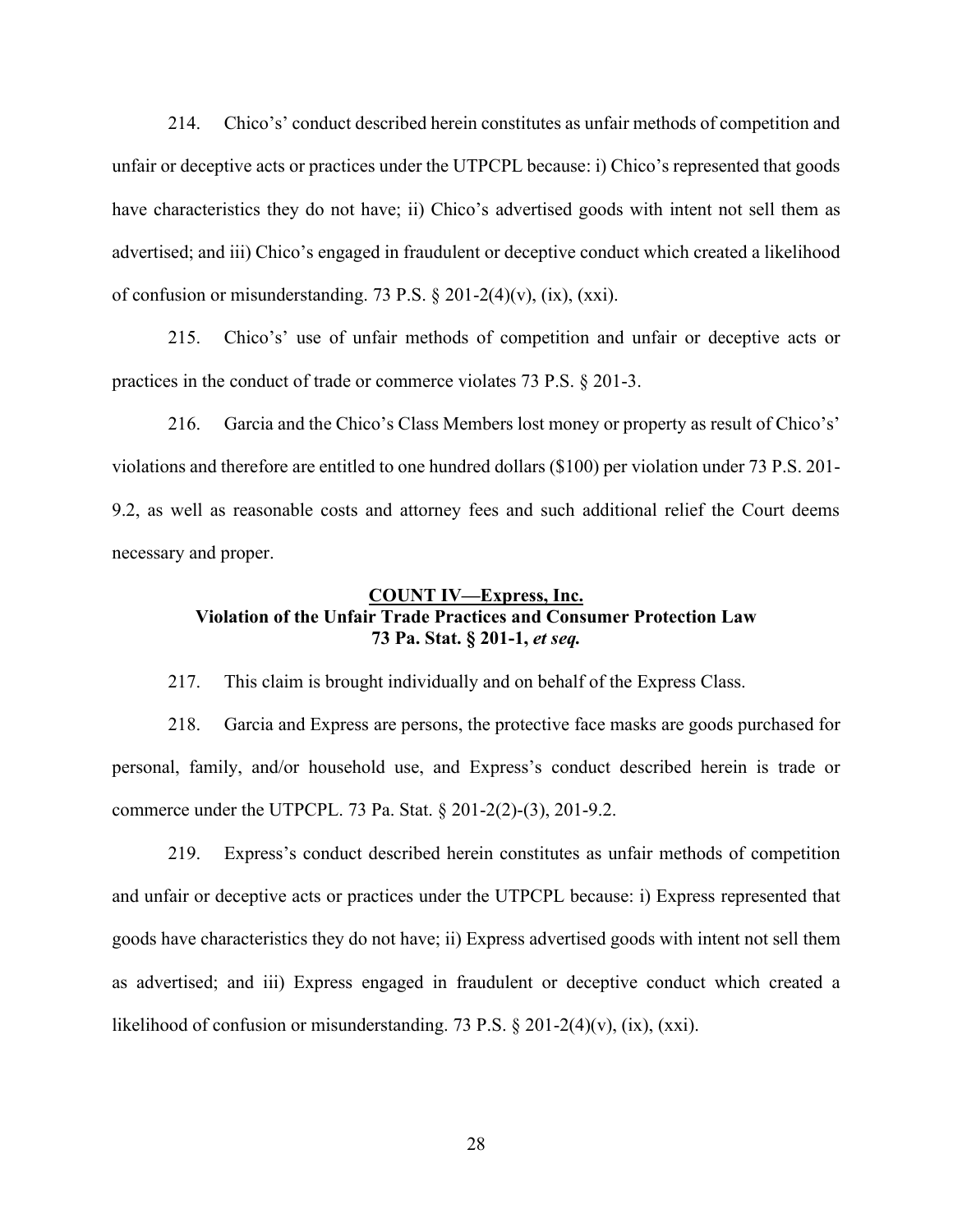220. Express's use of unfair methods of competition and unfair or deceptive acts or practices in the conduct of trade or commerce violates 73 P.S. § 201-3.

221. Garcia and the Express's Class Members lost money or property as result of Express's violations and therefore are entitled to one hundred dollars (\$100) per violation under 73 P.S. 201-9.2, as well as reasonable costs and attorney fees and such additional relief the Court deems necessary and proper.

## **COUNT V²Foot Locker, Inc. Violation of the Unfair Trade Practices and Consumer Protection Law 73 Pa. Stat. § 201-1,** *et seq.*

222. This claim is brought individually and on behalf of the Foot Locker Class.

223. Garcia and Foot Locker are persons, the protective face masks are goods purchased for personal, family, and/or household use, and Foot Locker's conduct described herein is trade or commerce under the UTPCPL. 73 Pa. Stat. § 201-2(2)-(3), 201-9.2.

224. Foot Locker's conduct described herein constitutes as unfair methods of competition and unfair or deceptive acts or practices under the UTPCPL because: i) Foot Locker represented that goods have characteristics they do not have; ii) Foot Locker advertised goods with intent not sell them as advertised; and iii) Foot Locker engaged in fraudulent or deceptive conduct which created a likelihood of confusion or misunderstanding. 73 P.S. § 201-2(4)(v), (ix), (xxi).

225. Foot Locker's use of unfair methods of competition and unfair or deceptive acts or practices in the conduct of trade or commerce violates 73 P.S. § 201-3.

226. Garcia and the Foot Locker's Class Members lost money or property as result of Foot Locker's violations and therefore are entitled to one hundred dollars (\$100) per violation under 73 P.S. 201-9.2, as well as reasonable costs and attorney fees and such additional relief the Court deems necessary and proper.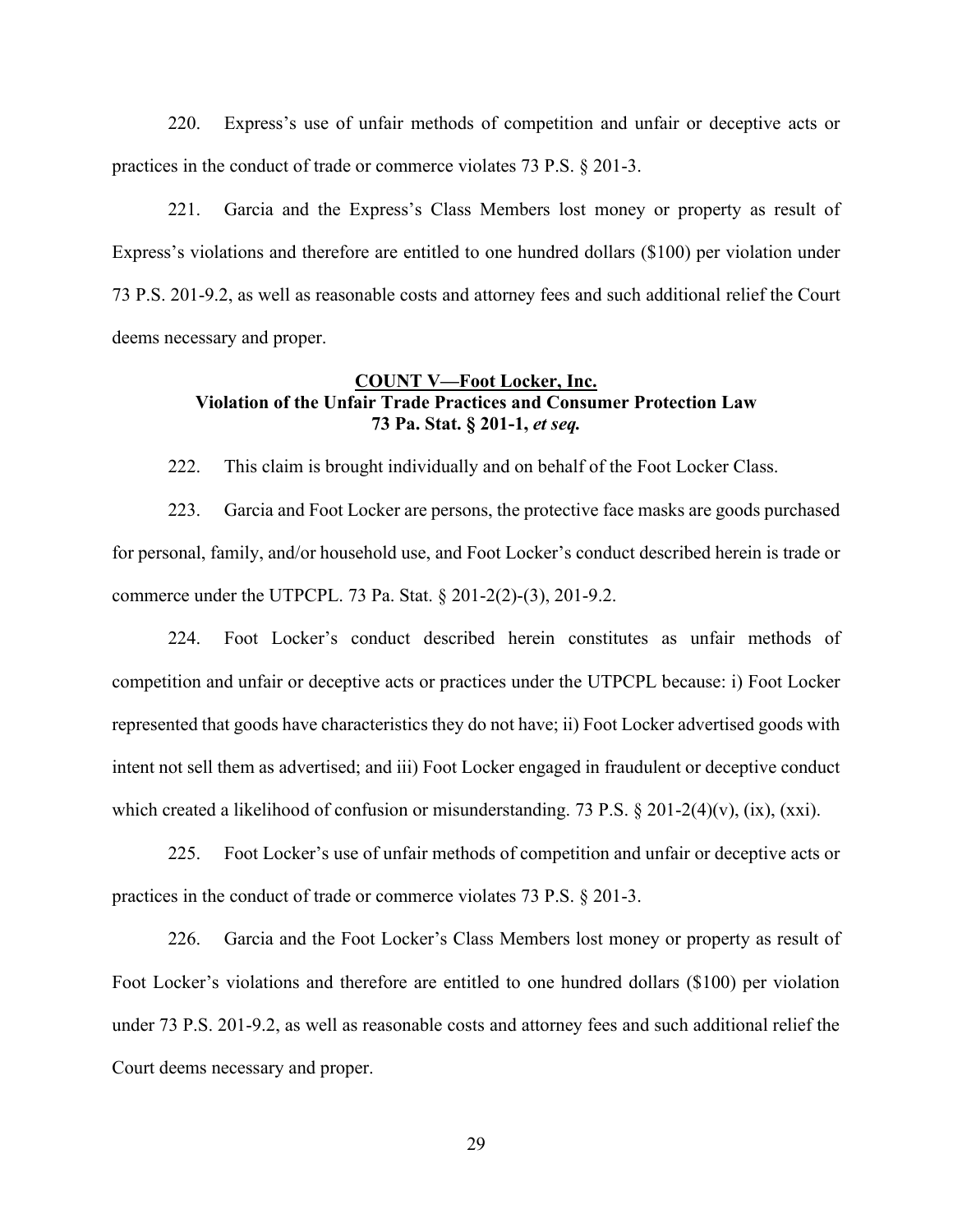# **COUNT VI—Francesca's Services Corporation Violation of the Unfair Trade Practices and Consumer Protection Law 73 Pa. Stat. § 201-1,** *et seq.*

227. This claim is brought individually and on behalf of the Francesca's Class.

228. Garcia and Francesca's are persons, the protective face masks are goods purchased for personal, family, and/or household use, and Francesca's' conduct described herein is trade or commerce under the UTPCPL. 73 Pa. Stat. § 201-2(2)-(3), 201-9.2.

229. Francesca's' conduct described herein constitutes as unfair methods of competition and unfair or deceptive acts or practices under the UTPCPL because: i) Francesca's represented that goods have characteristics they do not have; ii) Francesca's advertised goods with intent not sell them as advertised; and iii) Francesca's engaged in fraudulent or deceptive conduct which created a likelihood of confusion or misunderstanding. 73 P.S. § 201-2(4)(v), (ix), (xxi).

230. Francesca's' use of unfair methods of competition and unfair or deceptive acts or practices in the conduct of trade or commerce violates 73 P.S. § 201-3.

231. Garcia and the Francesca's' Class Members lost money or property as result of Francesca's' violations and therefore are entitled to one hundred dollars (\$100) per violation under 73 P.S. 201-9.2, as well as reasonable costs and attorney fees and such additional relief the Court deems necessary and proper.

## **COUNT VII—Gabriel Brother's, Inc. Violation of the Unfair Trade Practices and Consumer Protection Law 73 Pa. Stat. § 201-1,** *et seq.*

232. This claim is brought individually and on behalf of the Gabe's Class.

233. Garcia and Gabe's are persons, the protective face masks are goods purchased for personal, family, and/or household use, and Gabe's' conduct described herein is trade or commerce under the UTPCPL. 73 Pa. Stat. § 201-2(2)-(3), 201-9.2.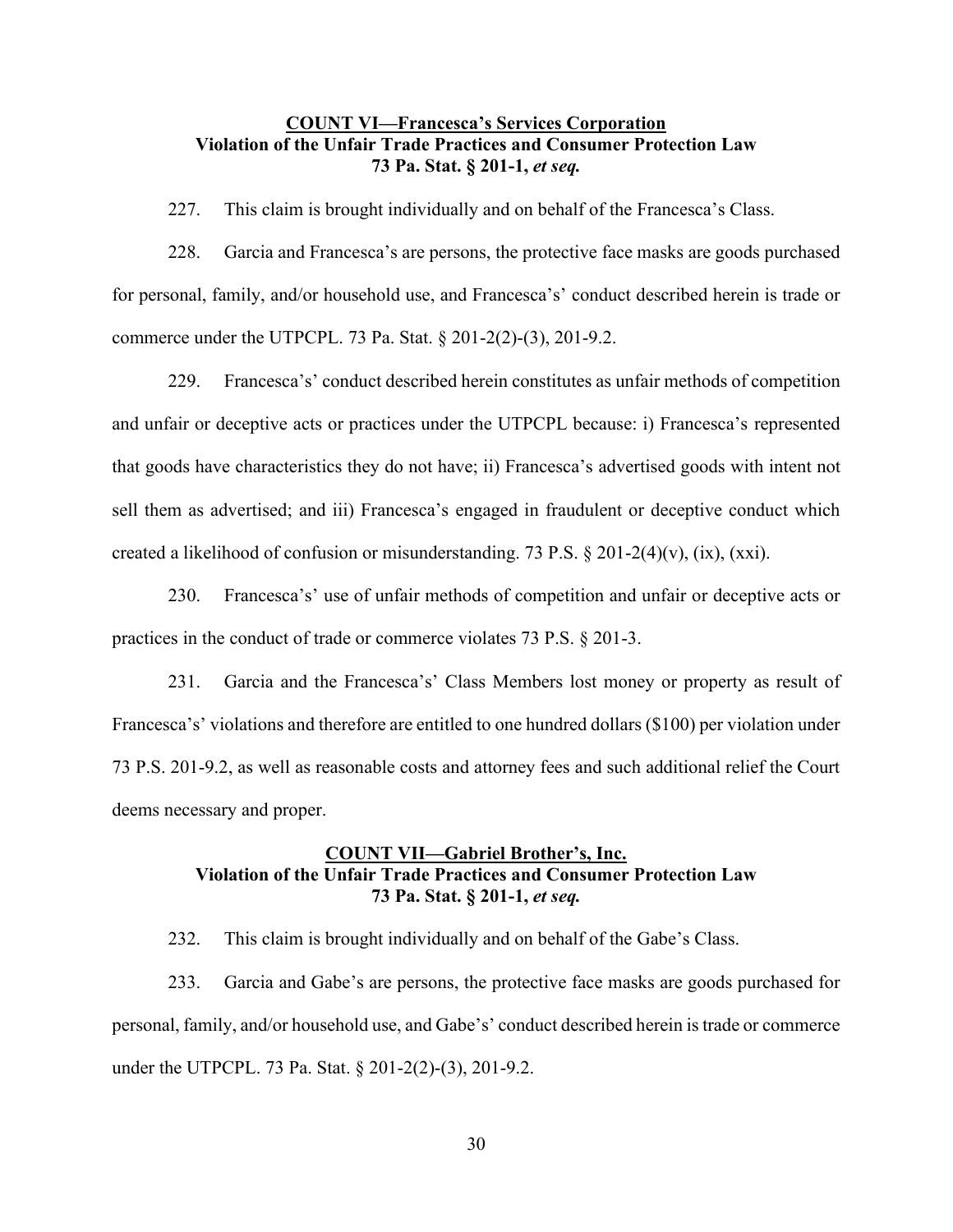234. Gabe's' conduct described herein constitutes as unfair methods of competition and unfair or deceptive acts or practices under the UTPCPL because: i) Gabe's represented that goods have characteristics they do not have; ii) Gabe's advertised goods with intent not sell them as advertised; and iii) Gabe's engaged in fraudulent or deceptive conduct which created a likelihood of confusion or misunderstanding. 73 P.S.  $\S 201-2(4)(v)$ , (ix), (xxi).

235. Gabe's' use of unfair methods of competition and unfair or deceptive acts or practices in the conduct of trade or commerce violates 73 P.S. § 201-3.

236. Garcia and the Gabe's' Class Members lost money or property as result of Gabe's' violations and therefore are entitled to one hundred dollars (\$100) per violation under 73 P.S. 201- 9.2, as well as reasonable costs and attorney fees and such additional relief the Court deems necessary and proper.

# **COUNT VIII**—Genesco Inc. **Violation of the Unfair Trade Practices and Consumer Protection Law 73 Pa. Stat. § 201-1,** *et seq.*

237. This claim is brought individually and on behalf of the Genesco Class.

238. Garcia and Genesco are persons, the protective face masks are goods purchased for personal, family, and/or household use, and Genesco's conduct described herein is trade or commerce under the UTPCPL. 73 Pa. Stat. § 201-2(2)-(3), 201-9.2.

239. Genesco's conduct described herein constitutes as unfair methods of competition and unfair or deceptive acts or practices under the UTPCPL because: i) Genesco represented that goods have characteristics they do not have; ii) Genesco advertised goods with intent not sell them as advertised; and iii) Genesco engaged in fraudulent or deceptive conduct which created a likelihood of confusion or misunderstanding. 73 P.S.  $\S 201-2(4)(v)$ , (ix), (xxi).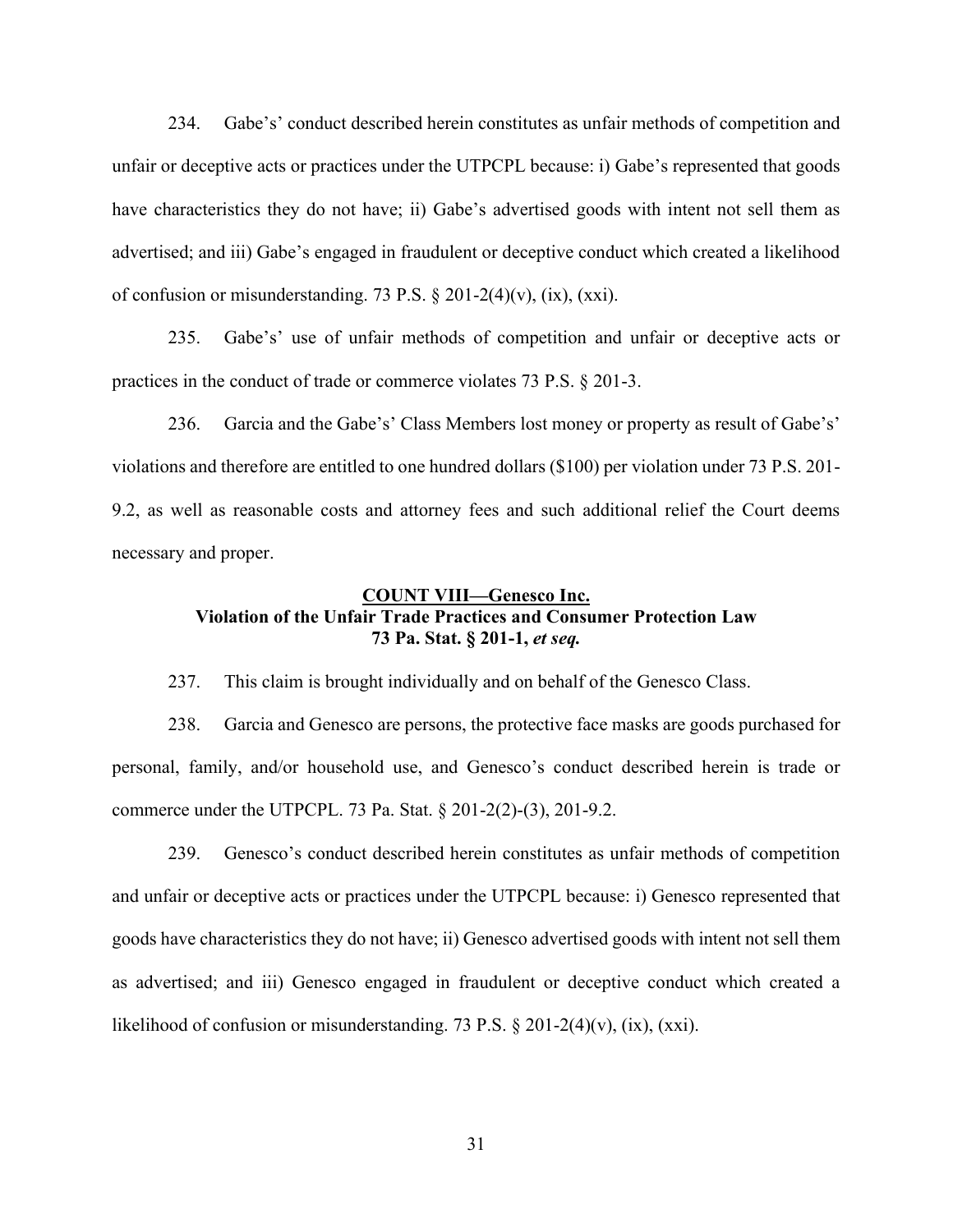240. Genesco's use of unfair methods of competition and unfair or deceptive acts or practices in the conduct of trade or commerce violates 73 P.S. § 201-3.

241. Garcia and the Genesco's Class Members lost money or property as result of Genesco's violations and therefore are entitled to one hundred dollars (\$100) per violation under 73 P.S. 201-9.2, as well as reasonable costs and attorney fees and such additional relief the Court deems necessary and proper.

## **COUNT IX²Hot Topic, Inc. Violation of the Unfair Trade Practices and Consumer Protection Law 73 Pa. Stat. § 201-1,** *et seq.*

242. This claim is brought individually and on behalf of the Hot Topic Class.

243. Garcia and Hot Topic are persons, the protective face masks are goods purchased for personal, family, and/or household use, and Hot Topic's conduct described herein is trade or commerce under the UTPCPL. 73 Pa. Stat. § 201-2(2)-(3), 201-9.2.

244. Hot Topic's conduct described herein constitutes as unfair methods of competition and unfair or deceptive acts or practices under the UTPCPL because: i) Hot Topic represented that goods have characteristics they do not have; ii) Hot Topic advertised goods with intent not sell them as advertised; and iii) Hot Topic engaged in fraudulent or deceptive conduct which created a likelihood of confusion or misunderstanding. 73 P.S.  $\S 201-2(4)(v)$ , (ix), (xxi).

245. Hot Topic's use of unfair methods of competition and unfair or deceptive acts or practices in the conduct of trade or commerce violates 73 P.S. § 201-3.

246. Garcia and the Hot Topic's Class Members lost money or property as result of Hot Topic's violations and therefore are entitled to one hundred dollars (\$100) per violation under 73 P.S. 201-9.2, as well as reasonable costs and attorney fees and such additional relief the Court deems necessary and proper.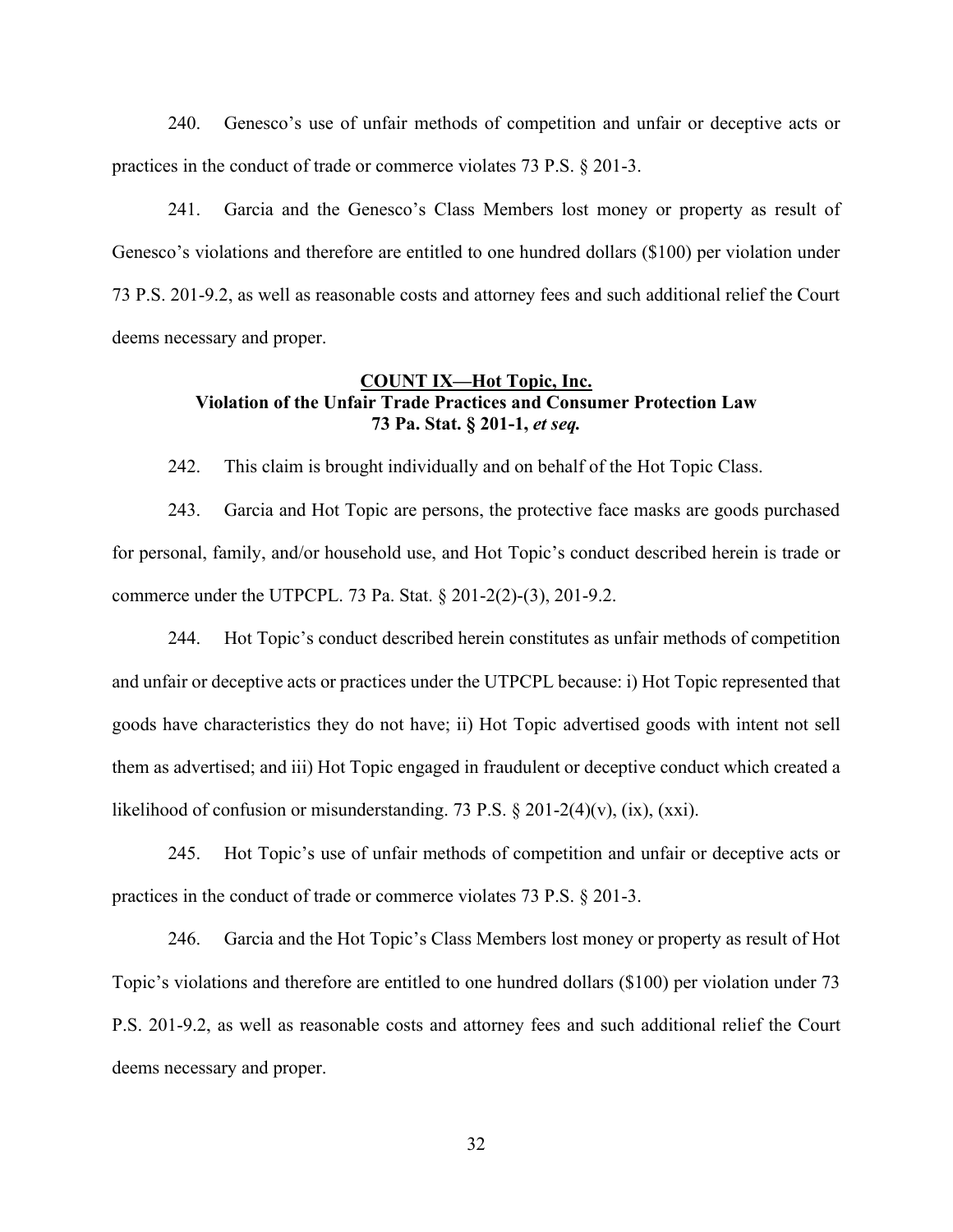# **COUNT X²J.Crew Group, Inc. Violation of the Unfair Trade Practices and Consumer Protection Law 73 Pa. Stat. § 201-1,** *et seq.*

247. This claim is brought individually and on behalf of the JCrew Class.

248. Garcia and JCrew are persons, the protective face masks are goods purchased for personal, family, and/or household use, and JCrew's conduct described herein is trade or commerce under the UTPCPL. 73 Pa. Stat. § 201-2(2)-(3), 201-9.2.

249. JCrew's conduct described herein constitutes as unfair methods of competition and unfair or deceptive acts or practices under the UTPCPL because: i) JCrew represented that goods have characteristics they do not have; ii) JCrew advertised goods with intent not sell them as advertised; and iii) JCrew engaged in fraudulent or deceptive conduct which created a likelihood of confusion or misunderstanding. 73 P.S.  $\S 201-2(4)(v)$ , (ix), (xxi).

250. JCrew's use of unfair methods of competition and unfair or deceptive acts or practices in the conduct of trade or commerce violates 73 P.S. § 201-3.

251. Garcia and the JCrew Class Members lost money or property as result of JCrew's violations and therefore are entitled to one hundred dollars (\$100) per violation under 73 P.S. 201- 9.2, as well as reasonable costs and attorney fees and such additional relief the Court deems necessary and proper.

## **COUNT XI—Kohl's Corporation Violation of the Unfair Trade Practices and Consumer Protection Law 73 Pa. Stat. § 201-1,** *et seq.*

252. This claim is brought individually and on behalf of the Kohl's Class.

253. Garcia and Kohl's are persons, the protective face masks are goods purchased for personal, family, and/or household use, and Kohl's conduct described herein is trade or commerce under the UTPCPL. 73 Pa. Stat. § 201-2(2)-(3), 201-9.2.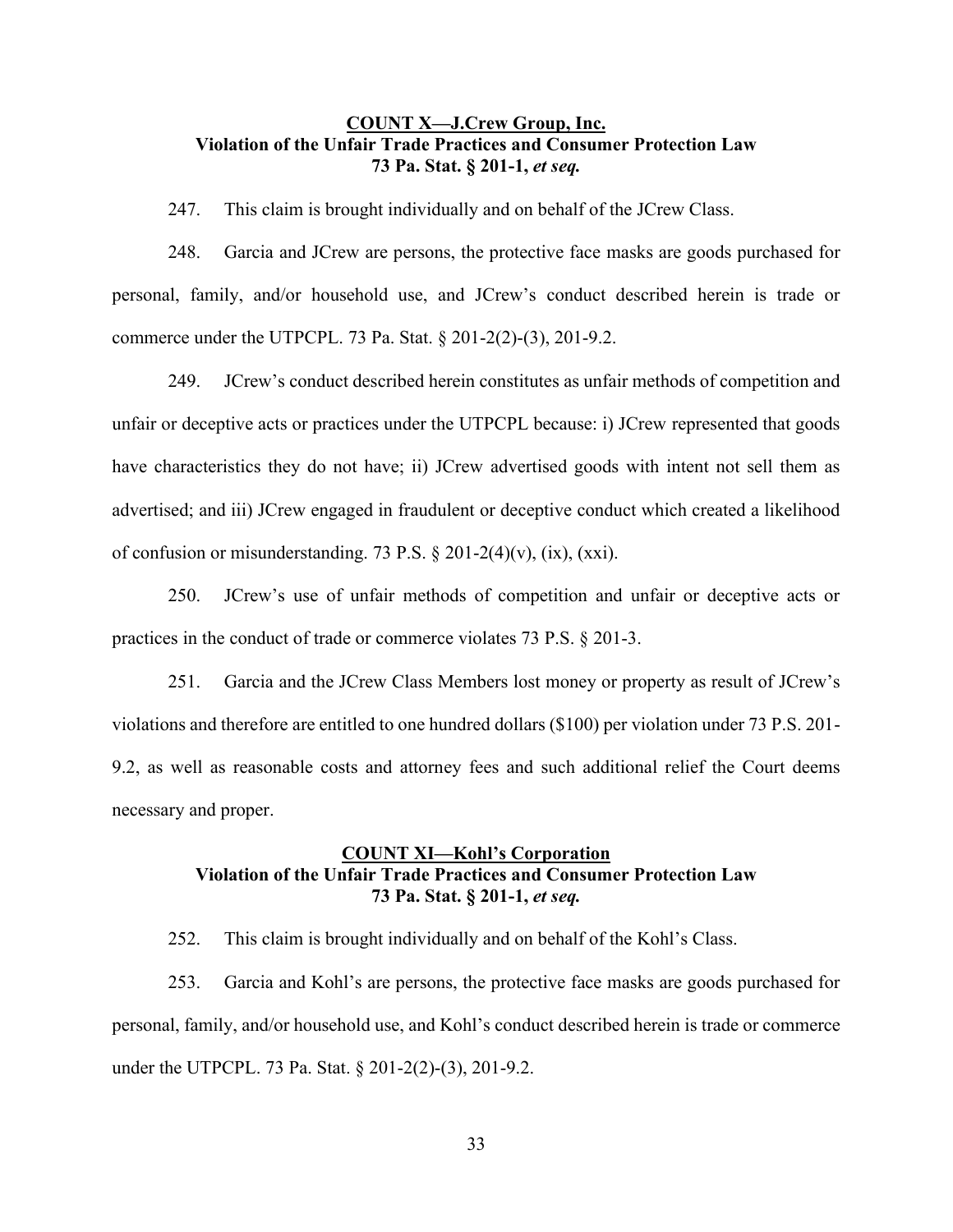254. Kohl's' conduct described herein constitutes as unfair methods of competition and unfair or deceptive acts or practices under the UTPCPL because: i) Kohl's represented that goods have characteristics they do not have; ii) Kohl's advertised goods with intent not sell them as advertised; and iii) Kohl's engaged in fraudulent or deceptive conduct which created a likelihood of confusion or misunderstanding. 73 P.S.  $\S 201-2(4)(v)$ , (ix), (xxi).

255. Kohl's' use of unfair methods of competition and unfair or deceptive acts or practices in the conduct of trade or commerce violates 73 P.S. § 201-3.

256. Garcia and the Kohl's Class Members lost money or property as result of Kohl's' violations and therefore are entitled to one hundred dollars (\$100) per violation under 73 P.S. 201- 9.2, as well as reasonable costs and attorney fees and such additional relief the Court deems necessary and proper.

# **COUNT XII²Tapestry, Inc. Violation of the Unfair Trade Practices and Consumer Protection Law 73 Pa. Stat. § 201-1,** *et seq.*

257. This claim is brought individually and on behalf of the Tapestry Class.

258. Garcia and Tapestry are persons, the protective face masks are goods purchased for personal, family, and/or household use, and Tapestry's conduct described herein is trade or commerce under the UTPCPL. 73 Pa. Stat. § 201-2(2)-(3), 201-9.2.

259. Tapestry's conduct described herein constitutes as unfair methods of competition and unfair or deceptive acts or practices under the UTPCPL because: i) Tapestry represented that goods have characteristics they do not have; ii) Tapestry advertised goods with intent not sell them as advertised; and iii) Tapestry engaged in fraudulent or deceptive conduct which created a likelihood of confusion or misunderstanding. 73 P.S.  $\S 201-2(4)(v)$ , (ix), (xxi).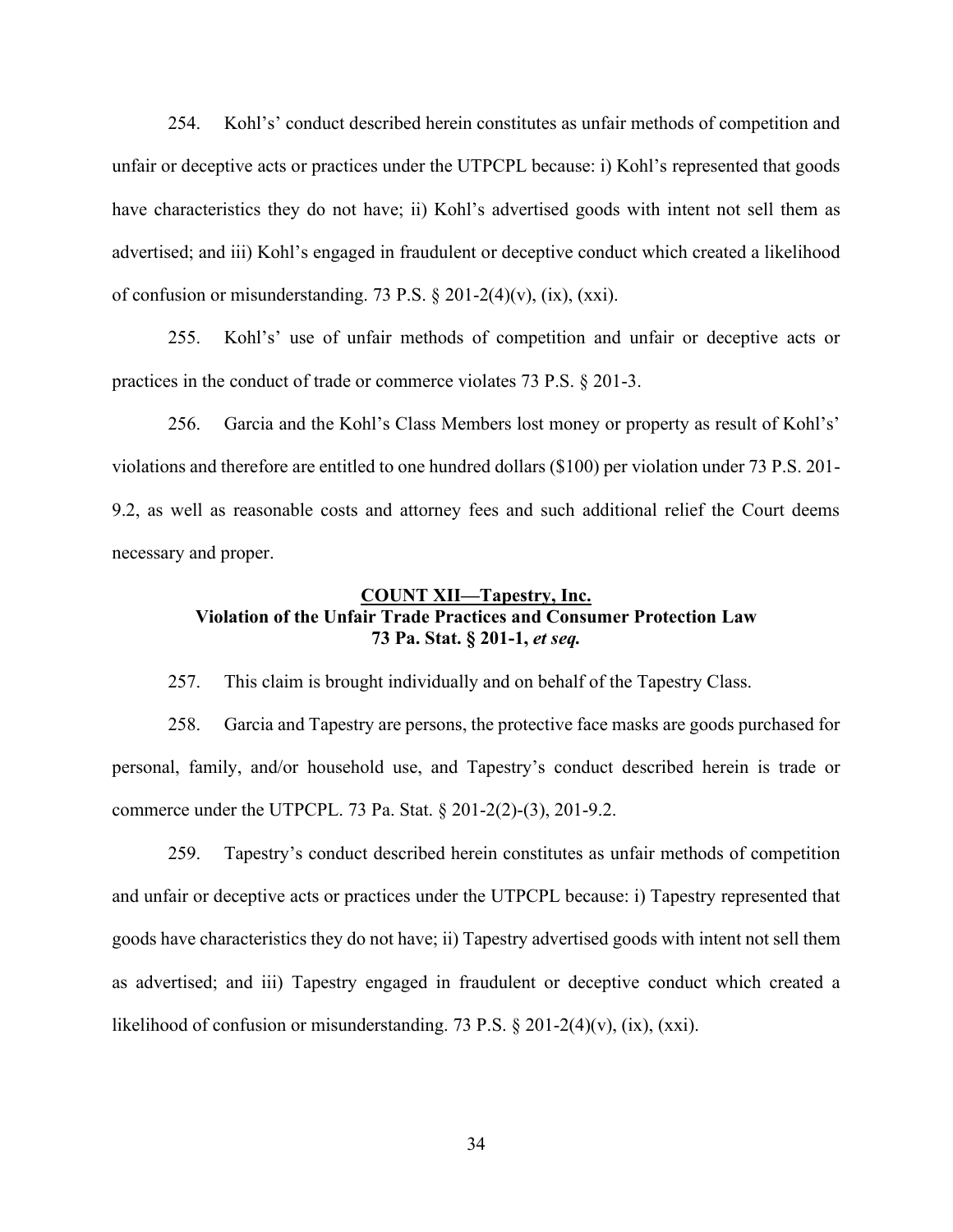260. Tapestry's use of unfair methods of competition and unfair or deceptive acts or practices in the conduct of trade or commerce violates 73 P.S. § 201-3.

261. Garcia and the Tapestry Class Members lost money or property as result of Tapestry's violations and therefore are entitled to one hundred dollars (\$100) per violation under 73 P.S. 201-9.2, as well as reasonable costs and attorney fees and such additional relief the Court deems necessary and proper.

## **COUNT XIII²The Gap, Inc. Violation of the Unfair Trade Practices and Consumer Protection Law 73 Pa. Stat. § 201-1,** *et seq.*

262. This claim is brought individually on behalf of Daniel Garcia and on behalf of the Gap Class.

263. Daniel Garcia and Gap are persons, the protective face masks are goods purchased for personal, family, and/or household use, and Gap's conduct described herein is trade or commerce under the UTPCPL. 73 Pa. Stat. § 201-2(2)-(3), 201-9.2.

264. Gap's conduct described herein constitutes as unfair methods of competition and unfair or deceptive acts or practices under the UTPCPL because: i) Gap represented that goods have characteristics they do not have; ii) Gap advertised goods with intent not sell them as advertised; and iii) Gap engaged in fraudulent or deceptive conduct which created a likelihood of confusion or misunderstanding. 73 P.S.  $\S 201-2(4)(v)$ , (ix), (xxi).

265. Gap's use of unfair methods of competition and unfair or deceptive acts or practices in the conduct of trade or commerce violates 73 P.S. § 201-3.

266. Daniel Garcia and the Gap Class Members lost money or property as result of Gap's violations and therefore are entitled to one hundred dollars (\$100) per violation under 73 P.S. 201-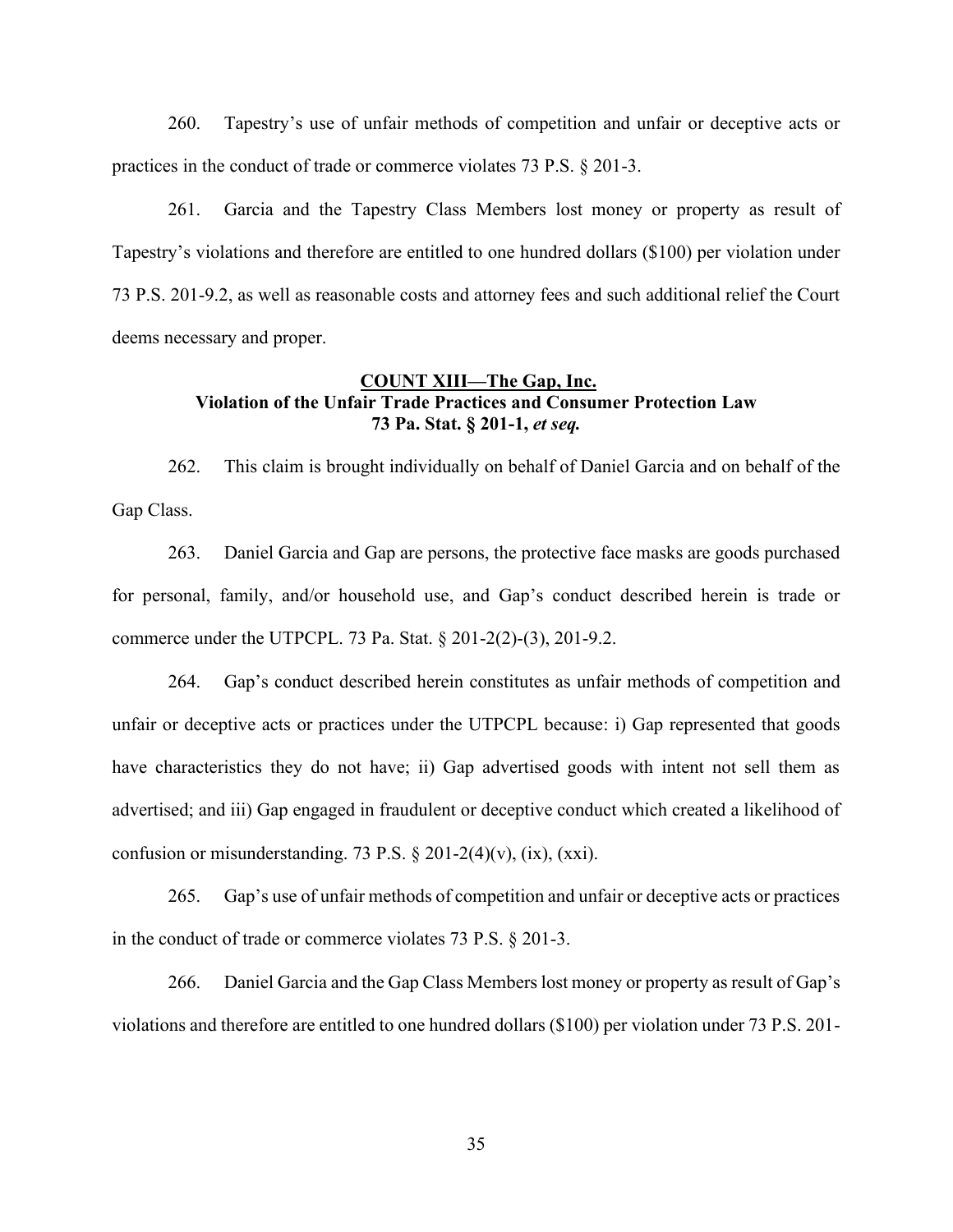9.2, as well as reasonable costs and attorney fees and such additional relief the Court deems necessary and proper.

## **COUNT XIV²Vera Bradley, Inc. Violation of the Unfair Trade Practices and Consumer Protection Law 73 Pa. Stat. § 201-1,** *et seq.*

267. This claim is brought individually and on behalf of the Vera Bradley Class.

268. Garcia and Vera Bradley are persons, the protective face masks are goods purchased for personal, family, and/or household use, and Vera Bradley's conduct described herein is trade or commerce under the UTPCPL. 73 Pa. Stat.  $\S 201-2(2)-(3)$ , 201-9.2.

269. Vera Bradley's conduct described herein constitutes as unfair methods of competition and unfair or deceptive acts or practices under the UTPCPL because: i) Vera Bradley represented that goods have characteristics they do not have; ii) Vera Bradley advertised goods with intent not sell them as advertised; and iii) Vera Bradley engaged in fraudulent or deceptive conduct which created a likelihood of confusion or misunderstanding. 73 P.S. § 201-2(4)(v), (ix),  $(xxi)$ .

270. Vera Bradley's use of unfair methods of competition and unfair or deceptive acts or practices in the conduct of trade or commerce violates 73 P.S. § 201-3.

271. Garcia and the Vera Bradley Class Members lost money or property as result of Vera Bradley's violations and therefore are entitled to one hundred dollars (\$100) per violation under 73 P.S. 201-9.2, as well as reasonable costs and attorney fees and such additional relief the Court deems necessary and proper.

## **COUNT XV²Walgreens Boots Alliance, Inc. Violation of the Unfair Trade Practices and Consumer Protection Law 73 Pa. Stat. § 201-1,** *et seq.*

272. This claim is brought individually and on behalf of the Walgreens Class.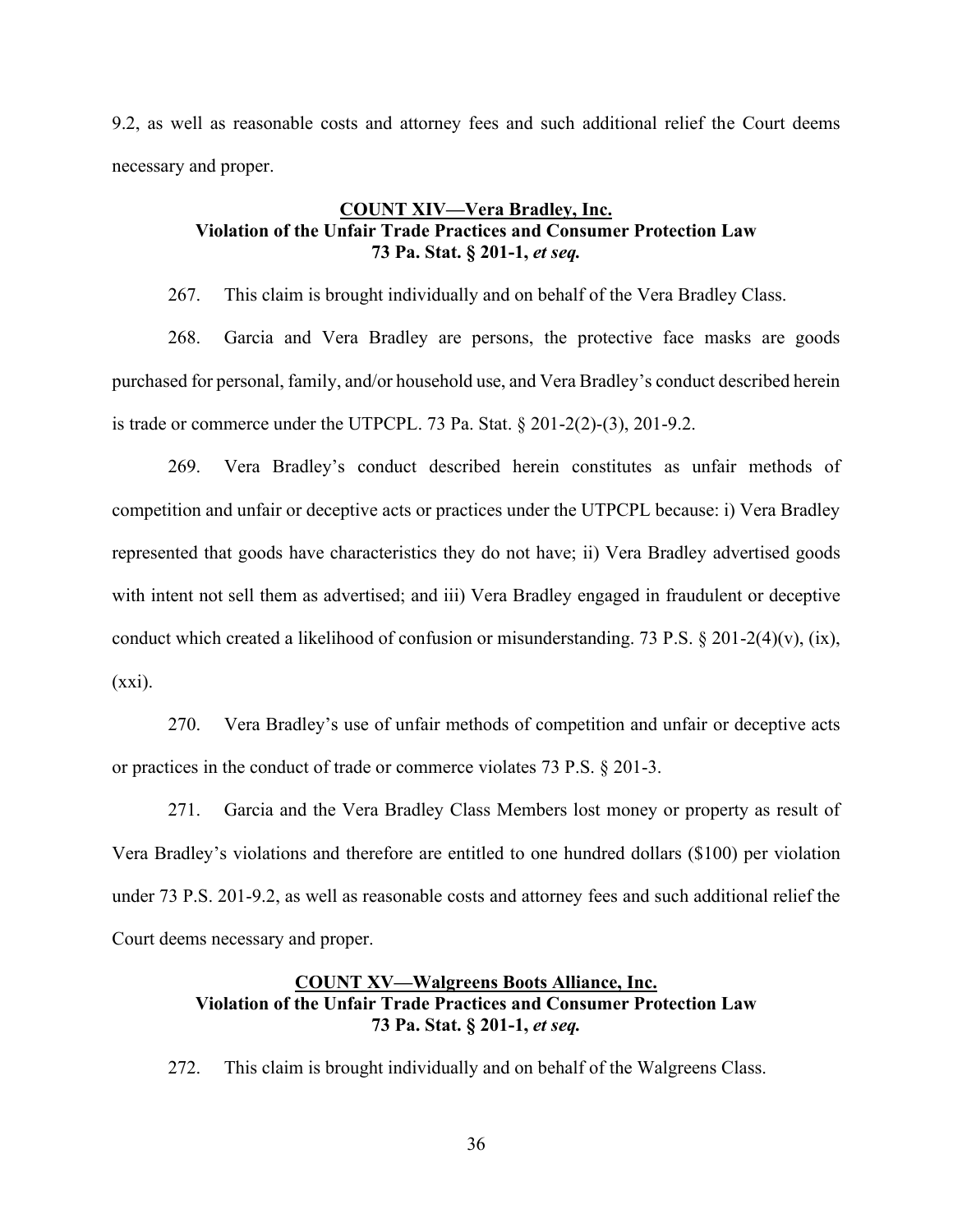273. Garcia and Walgreens are persons, the protective face masks are goods purchased for personal, family, and/or household use, and Walgreens' conduct described herein is trade or commerce under the UTPCPL. 73 Pa. Stat. § 201-2(2)-(3), 201-9.2.

274. Walgreens' conduct described herein constitutes as unfair methods of competition and unfair or deceptive acts or practices under the UTPCPL because: i) Walgreens represented that goods have characteristics they do not have; ii) Walgreens advertised goods with intent not sell them as advertised; and iii) Walgreens engaged in fraudulent or deceptive conduct which created a likelihood of confusion or misunderstanding. 73 P.S.  $\S 201-2(4)(v)$ , (ix), (xxi).

275. Walgreens' use of unfair methods of competition and unfair or deceptive acts or practices in the conduct of trade or commerce violates 73 P.S. § 201-3.

276. Garcia and the Walgreens Class Members lost money or property as result of Walgreens' violations and therefore are entitled to one hundred dollars (\$100) per violation under 73 P.S. 201-9.2, as well as reasonable costs and attorney fees and such additional relief the Court deems necessary and proper.

#### **JURY TRIAL DEMANDED**

Garcia requests a jury trial on all claims so triable.

#### **PRAYER FOR RELIEF**

WHEREFORE, Garcia prays for the following relief:

- a. An order certifying each proposed Class, appointing Garcia as representative of each proposed Class, and appointing undersigned counsel as counsel for each proposed Class;
- b. An order awarding one hundred dollars (\$100.00) per violation of the UTPCPL, and not a refund of the overcharges that Defendants misrepresented as sales tax;
- c. An order awarding attorneys' fees and costs; and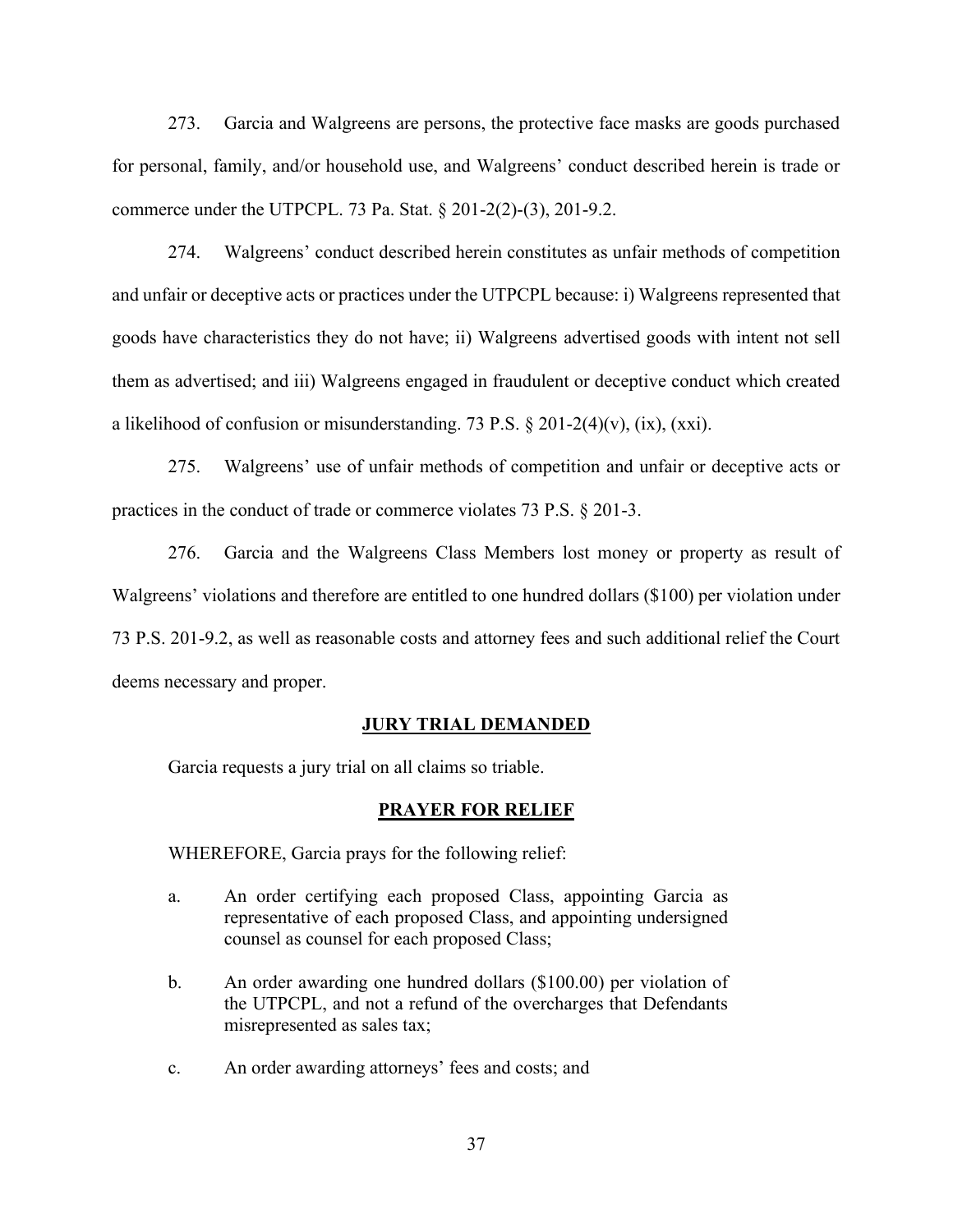d. An order awarding all other relief that is just, equitable and appropriate.

Respectfully Submitted,

Dated: October 22, 2020 */s/ Kevin W. Tucker*

Kevin W. Tucker (He/Him/His) Pa. No. 312144 Kevin J. Abramowicz Pa. No. 320659 EAST END TRIAL GROUP LLC 186 42nd St., P.O. Box 40127 Pittsburgh, PA 15201  $0 1 2 0$ Tel. (412) 877-5220 Fax. (412) 626-7101 ktucker@eastendtrialgroup.com kabramowicz@eastendtrialgroup.com

Jason M. Leviton (*pro hac* forthcoming) Lauren Godless (*pro hac* forthcoming) **BLOCK & LEVITON LLP** 260 Franklin Street, Suite 1860 Boston, MA 02110 Tel. (617) 398-5600 jason@blockleviton.com lauren@blockleviton.com *Counsel for Plaintiff*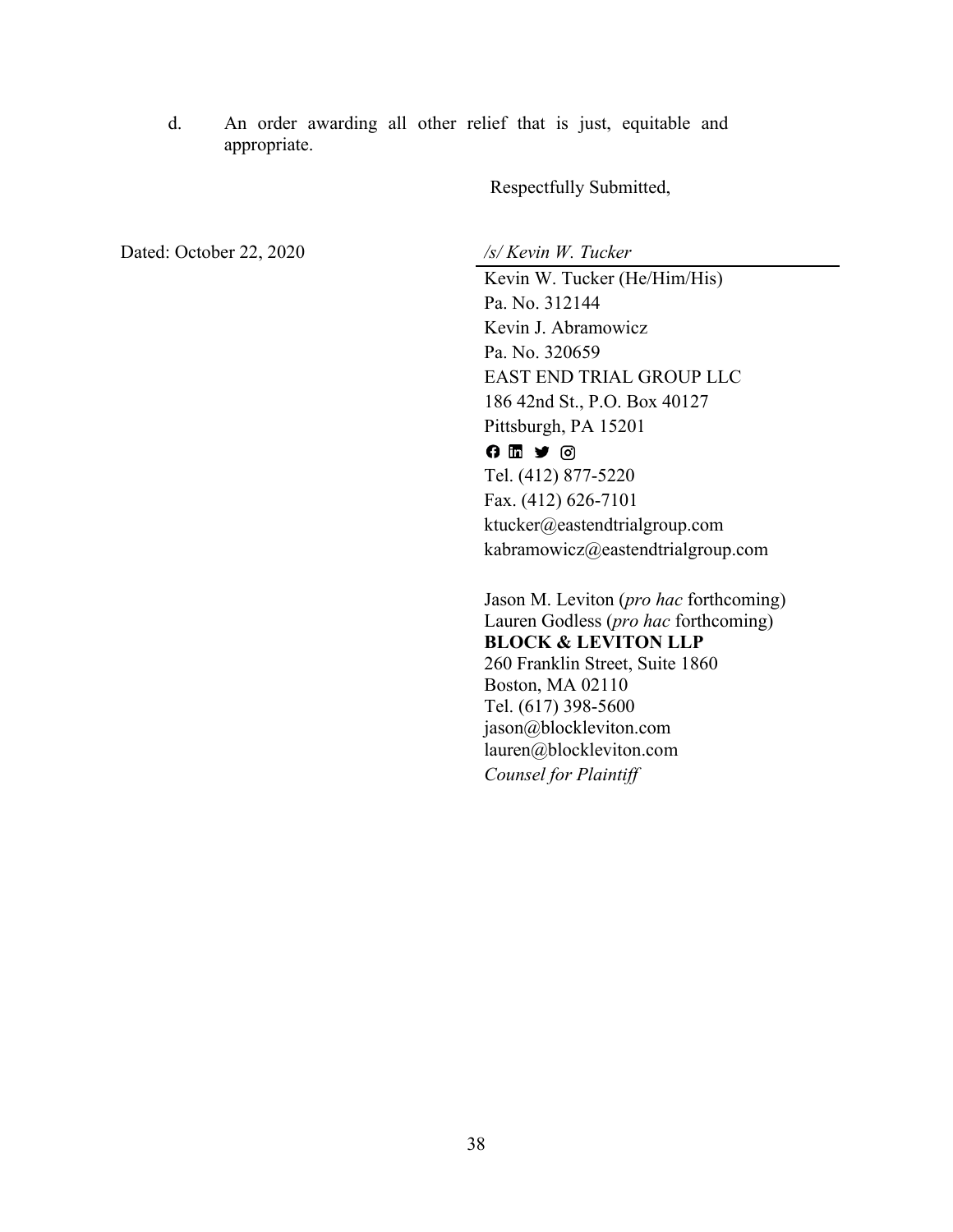# **VERIFICATION**

I, Daniel Garcia, am fully familiar with the facts set forth in this Complaint and believe them to be true and correct to the best of my knowledge, information, and belief. I understand any false statements herein are made subject to the penalties of 18 Pa. C.S § 4904, relating to unsworn falsification to authorities.

Respectfully Submitted Daniel Garcia

Dated: October 22, 2020